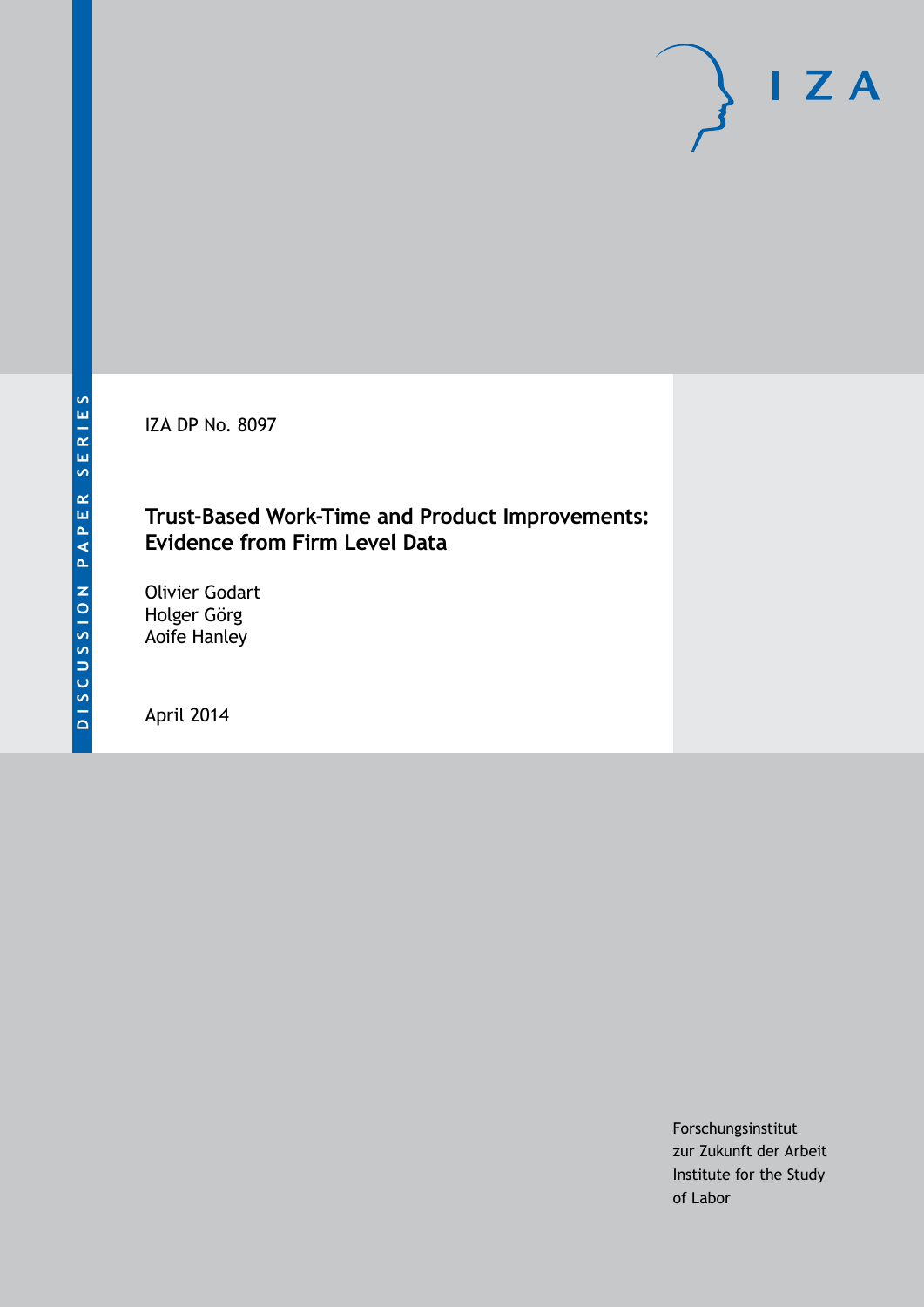# **Trust-Based Work-Time and Product Improvements: Evidence from Firm Level Data**

## **Olivier Godart**

*Kiel Institute for the World Economy and University of Kiel*

## **Holger Görg**

*Kiel Institute for the World Economy, University of Kiel and IZA*

## **Aoife Hanley**

*Kiel Institute for the World Economy and University of Kiel*

### Discussion Paper No. 8097 April 2014

IZA

P.O. Box 7240 53072 Bonn Germany

Phone: +49-228-3894-0 Fax: +49-228-3894-180 E-mail: [iza@iza.org](mailto:iza@iza.org)

Any opinions expressed here are those of the author(s) and not those of IZA. Research published in this series may include views on policy, but the institute itself takes no institutional policy positions. The IZA research network is committed to the IZA Guiding Principles of Research Integrity.

The Institute for the Study of Labor (IZA) in Bonn is a local and virtual international research center and a place of communication between science, politics and business. IZA is an independent nonprofit organization supported by Deutsche Post Foundation. The center is associated with the University of Bonn and offers a stimulating research environment through its international network, workshops and conferences, data service, project support, research visits and doctoral program. IZA engages in (i) original and internationally competitive research in all fields of labor economics, (ii) development of policy concepts, and (iii) dissemination of research results and concepts to the interested public.

IZA Discussion Papers often represent preliminary work and are circulated to encourage discussion. Citation of such a paper should account for its provisional character. A revised version may be available directly from the author.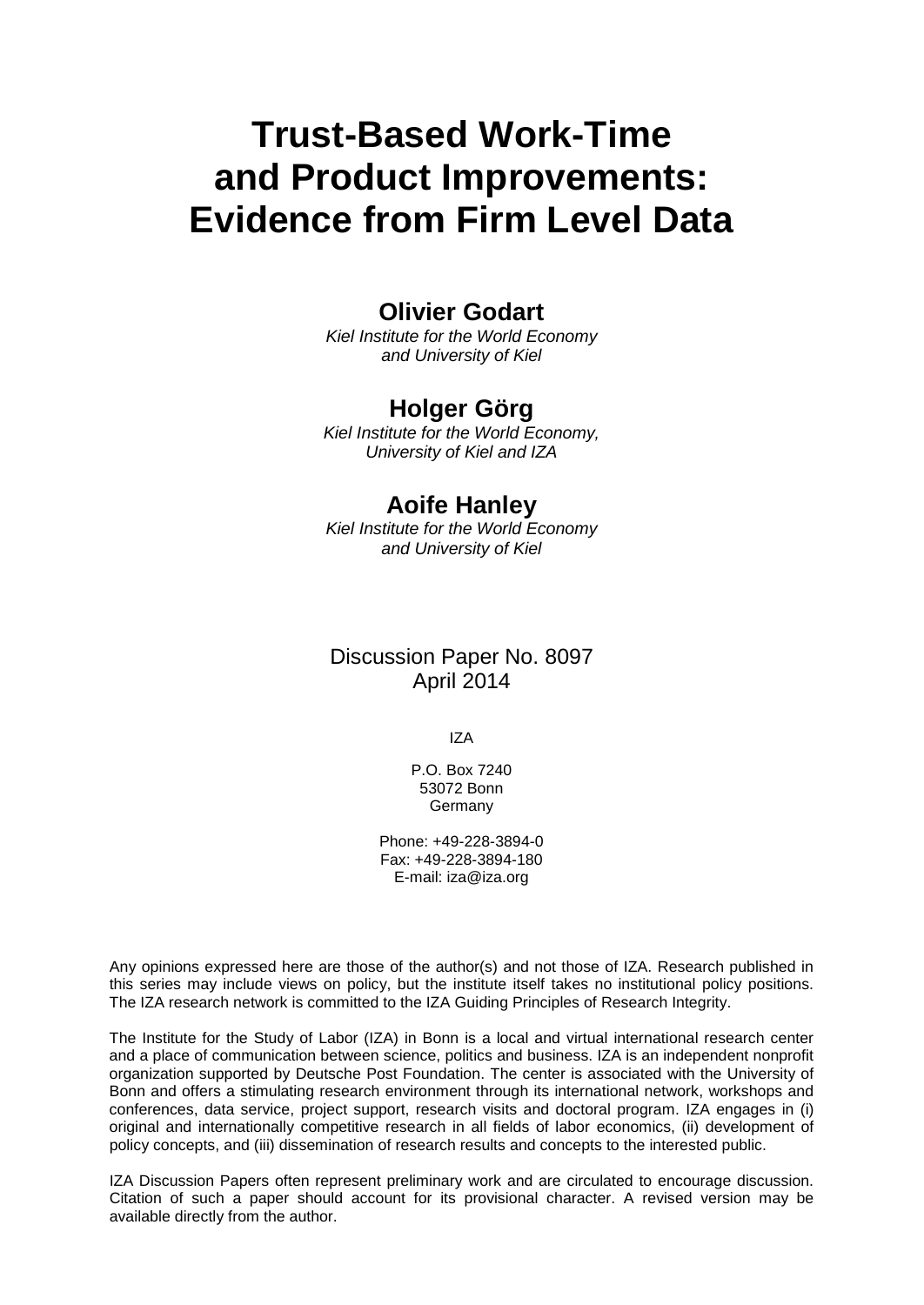IZA Discussion Paper No. 8097 April 2014

# **ABSTRACT**

## **Trust-Based Work-Time and Product Improvements: Evidence from Firm Level Data**

We explore whether the introduction of trust based working hours is related to the subsequent innovation performance of firms. Employing a panel data set of over 5,000 German establishments, we implement a propensity score matching approach where we only consider firms that did not use trust based work contracts initially. Our results show that firms which adopt such contracts tend to be between 11 to 14 percent more likely to improve products. These results hold when we control for another form of flexible time work arrangements, namely working time accounts. Thus, the positive relationship between the adoption of trust based working hours and innovation seems to be driven by the degree of control and self-management over working days, rather than by merely allowing time flexibility.

JEL Classification: M54, M12

Keywords: trust based work time, innovation, firm performance

Corresponding author:

Holger Görg Kiel Institute for the World Economy Hindenburgufer 66 24105 Kiel Germany E-mail: [holger.goerg@ifw-kiel.de](mailto:holger.goerg@ifw-kiel.de)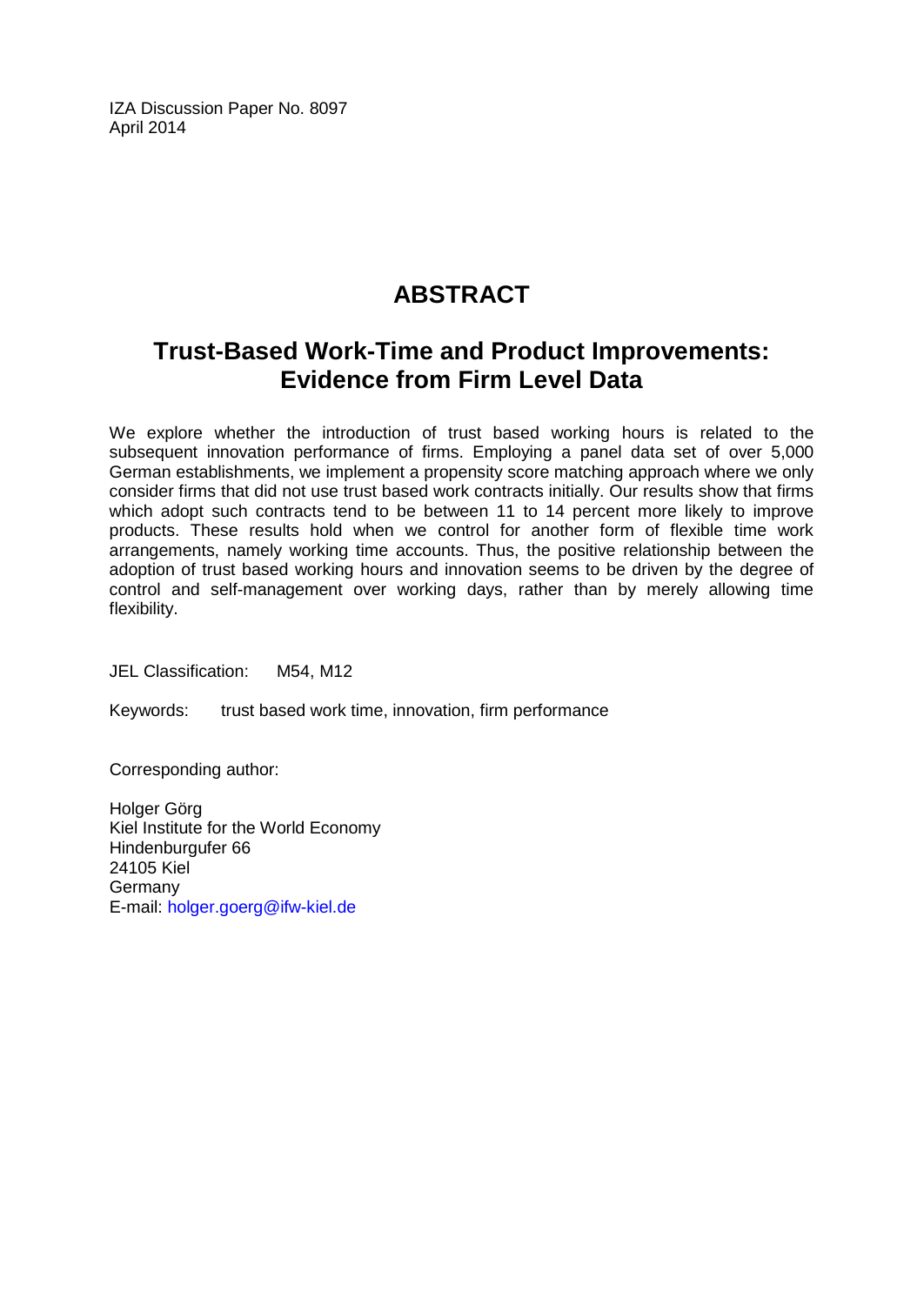#### **1 Introduction**

The organization of work has changed dramatically over the last few decades. Decision making has become more decentralized and 'flatter', workers tend to be engaged in multiple tasks rather than one single task, and the rigidly regulated working time has in many cases been abandoned (e.g. Brown et al., 2009). It is this latter issue that this paper is concerned with. Especially in recent years, flexible working hours systems have become an attractive human resource management option for numerous firms around the world. For example, 36 percent of employees were entitled to some form of flexible working hours plan in Germany in 2010 (German Statistical Office, 2012) while the share of employees with flexible work schedules in the US was about 25 percent in 2004 (Bureau of Labor Statistics, 2005).

Today, a firm wishing to set up flexible working time arrangements has to decide how much freedom over the work schedule to give to its employees. It might on one extreme give up only a limited amount of control - purely over working time - to employees by allowing employees to decide about their starting and finishing times. In return, employees would have to agree to work for a predefined number of hours each day. This form of flexible time arrangement is often called 'flexitime'.<sup>1</sup> Another alternative, on the other extreme, would be to shift completely away from the classic five-day, 9 to 5, 40-hour week. Employees would now be free to adjust their time schedule as they wish. The latter arrangement would be subject to the employee's work function being covered in the employee's absence or subject to the employee achieving a predetermined output.

This form of flexible and self-managed work has grown in importance over the last decade and is known as 'trust based working hours'. In contrast to flexitime, the trust based working hours arrangement, implies a step towards increased employee self-management and autonomy. It is particularly common in Germany, where a German think tank (*Institut der Deutschen Wirtschaft*, 2010) found that roughly half of all firms surveyed used some variant of the so-called '*Vertrauensarbeitszeit*' (trust based working hours), hereafter referred to as

<span id="page-3-0"></span> $<sup>1</sup>$  Beside these extremes, a range of working hours arrangements between employers and employees exist. The</sup> most prominent is the working time account, which is a credit/debit time accounting system, in which overtime (undertime) is carried over as a credit (debit) balance. The time account must be balanced after a predetermined period of time. If this period of time is one day, then it is similar to what we defined as flexitime. Most commonly time accounts have to be balanced after 6 months to two years.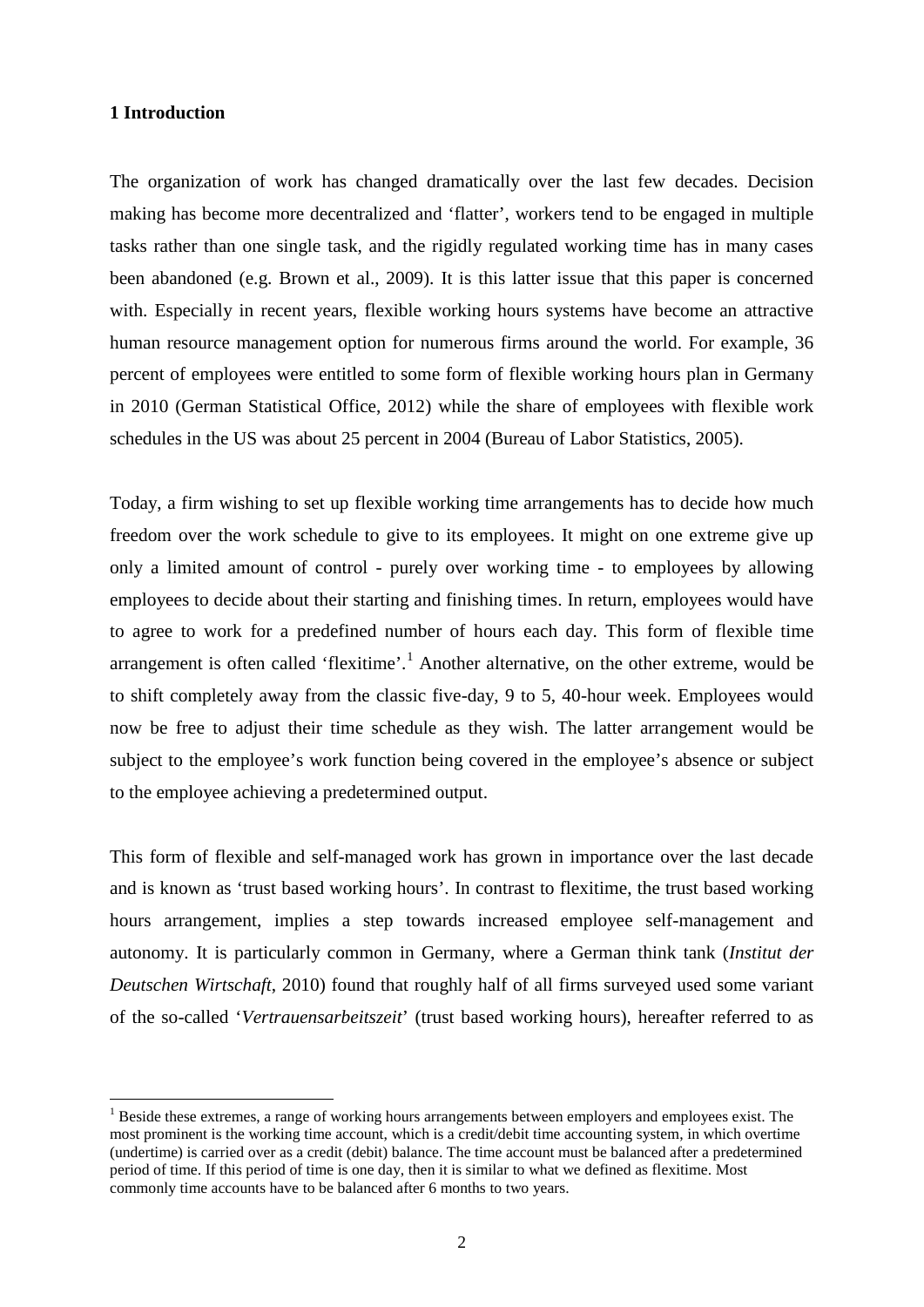VAZ. They also find that the number of firms that implement VAZ nearly doubled since 2003.

Moreover, Germany has a large number of internationally competitive export oriented firms which rely heavily on product design and the novelty and quality of their products. As such, innovation provides a strong impetus to the Germany economy – as in many other economies where firms compete internationally. The purpose of our paper is to examine whether there is an 'innovation premium' associated with trust based work contracts. This question is motivated by economic theory (reviewed in the next section) which argues that such a work arrangement may be most efficient if production takes place in an uncertain environment – and innovation activity is characterized by such uncertainty. Moreover, the management and psychology literatures argue and support the conclusion that trust based working time stimulates employee creativity. Accordingly, trust based working time is predicted to impact positively on creative activities e.g. innovation. We put these ideas to a systematic empirical test, using establishment level data for a large number of businesses in Germany.

From a policy perspective our analysis comes at an opportune time, as recently many politicians and practitioners are reassessing the benefits of work practices, which impact to a greater or lesser degree on individuals' work-life balance. Think of 'home office' as one example of VAZ which is often regarded as leading to conflicts between work and private life. Such concerns have recently led the former German Minister for Labour, Ms Ursula von der Leyen, to call for a halt of work practices that blur the boundaries between the workplace and home.<sup>[2](#page-3-0)</sup>

This paper explores whether the introduction of trust based working hours is related to the subsequent innovation performance of firms. We employ a panel data set of over 5,000 German establishments to investigate this trust based innovation premium to firms which adopt trust-based working rules. The analysis exploits information on two cohorts of firms that adopted trust based working hours in 2008 and 2010, respectively, and compares their subsequent innovation performance to that of a control group of firms which are similar in terms of characteristics in the 'pre-adoption' period but which did not adopt trust based working hours.

<span id="page-4-0"></span> <sup>2</sup> See the German business daily *Handelsblatt*: 'No E-mails at the Weekend' (Keine Emails am Wochenende)', 05.02.20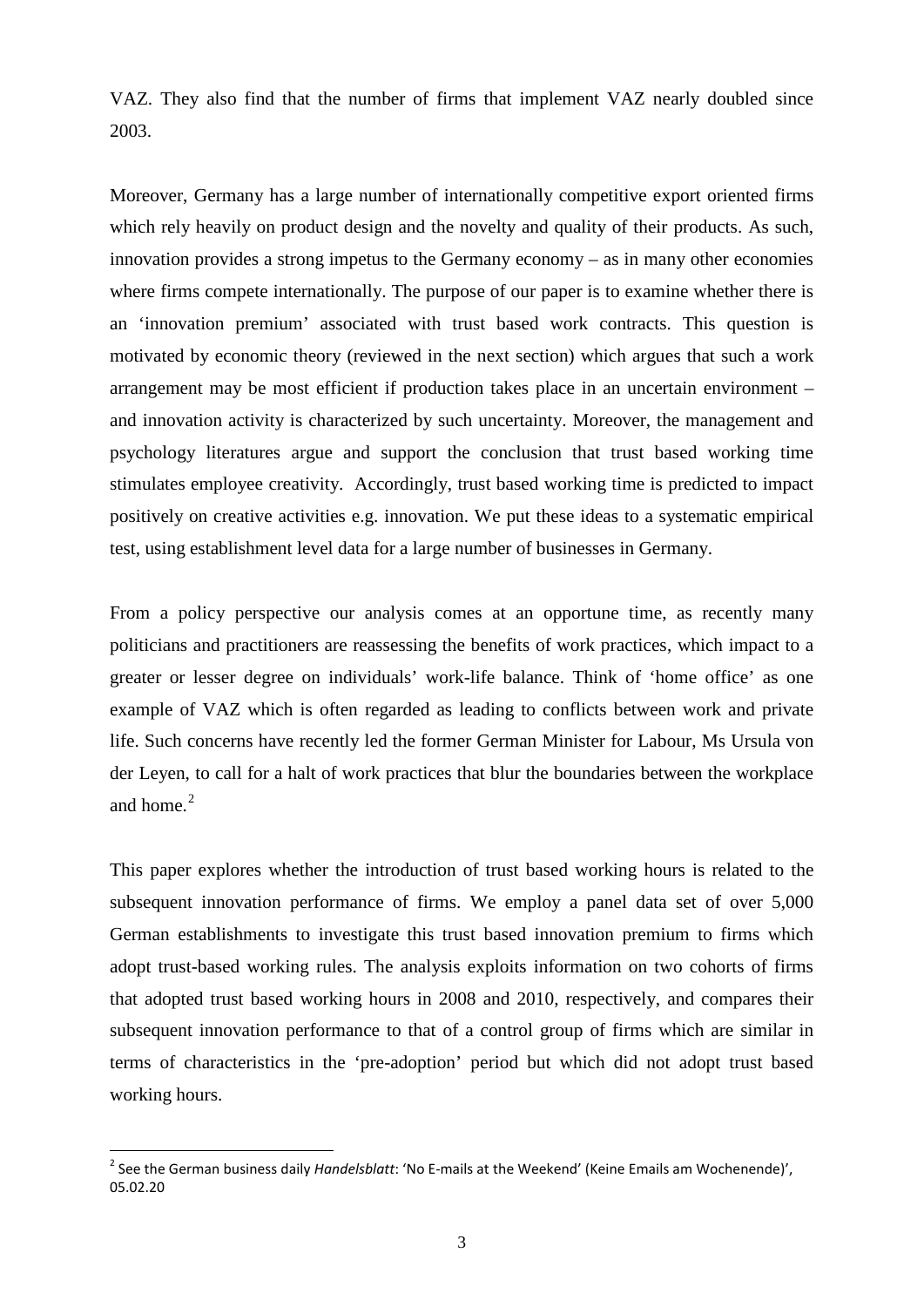To this purpose, we implement a propensity score matching approach where we only consider firms that did not use trust based work contracts initially. We estimate firms' propensities to adopt VAZ within a given period. Based on this propensity, we compare the innovation performance of firms that actually did adopt VAZ to those firms that are similar in terms of the propensity score but that did not choose to do so. This gives us an estimate of the average treatment effect on the treated which we interpret as the causal effect of adopting VAZ on innovative activity in a firm. We are, to the best of our knowledge, the first to carry out such a large scale empirical analysis of the potential causal effect of VAZ on innovation performance of firms. $3$ 

Our results show that there is indeed an innovation premium to the use of VAZ. Firms which adopt trust-based work rules tend to be between 11 to 14 percent more likely to report innovative activity (in the sense of introducing new or improving existing products). We arrive at this estimate having first controlled for the propensity that firms become VAZ Adopters or remain as non-Adopters in the first place. The results for a simple OLS estimation are broadly similar. There the innovation premium is estimated at between 9 and 13 percent. These results hold even when we control for another form of flexible time work arrangements within firms, namely working time accounts. Thus, the positive relationship between the adoption of trust based working hours and innovation seems to be driven by the degree of control and self-management over working days that are transferred to employees, rather than by merely allowing time flexibility.

The rest of the paper is structured in the following way: we provide some initial background related to our research question in Section 2. We next describe our data. This is followed by an extended section which describes how we set-up the analysis to investigate differences between firms which adopt trust-based work rules and those which do not (VAZ Adopters vs. non Adopters). In that section we also report the results for our efforts to balance both groups. We also report the results for our core estimations as well as robustness tests. We conclude with a final section which summarizes our results and outlines the possible policy implications.

#### <span id="page-5-0"></span>**2 Background**

 $\overline{a}$ 

 $3$  The paper most closely related to ours is Beckmann and Hegedüs (2011), which we discuss in Section 2. They report that firms with trust based hours have higher profitability and returns to sales net of employment costs.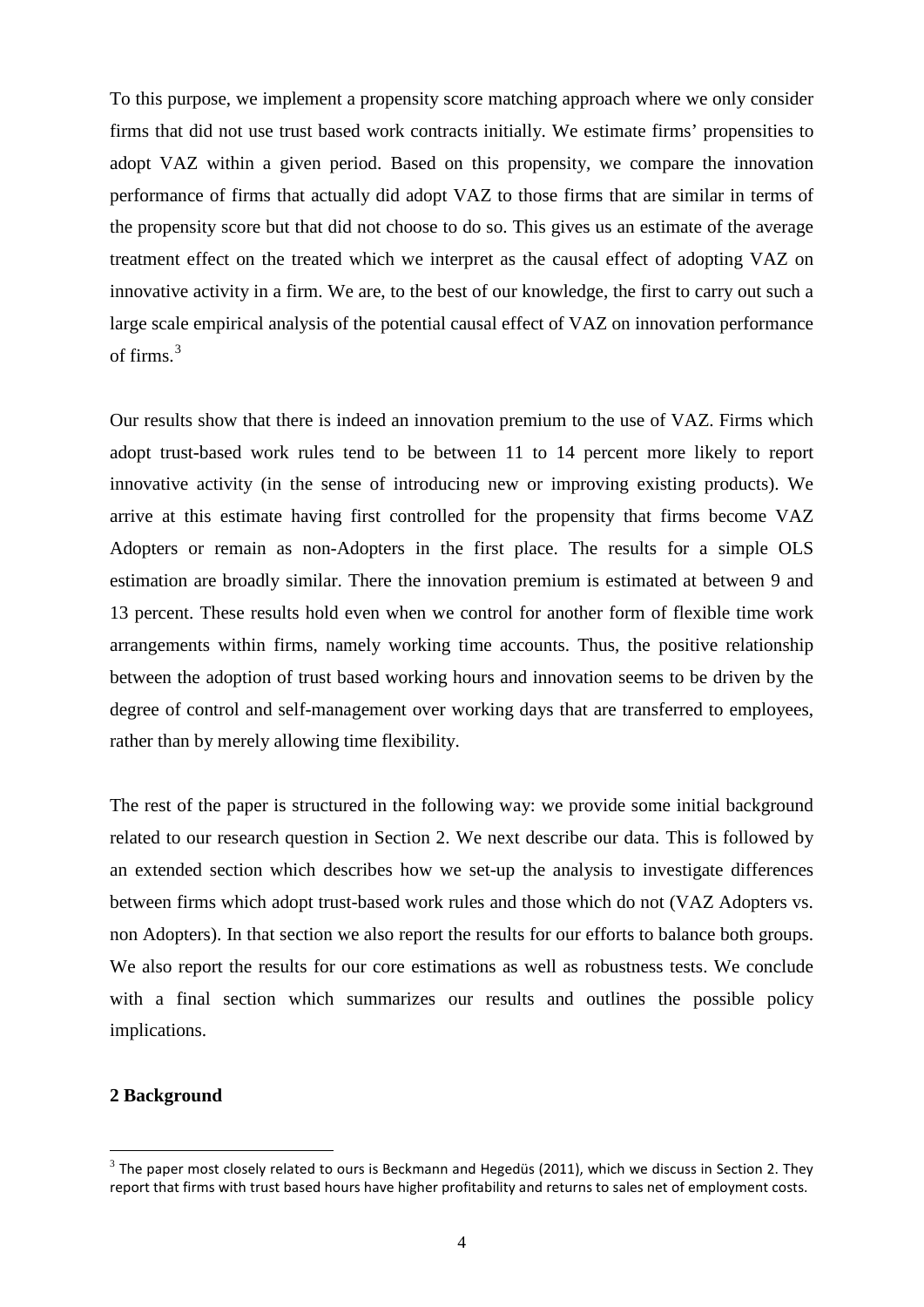In the 'traditional' economics literature, the concept of employer-employee trust plays a special role when firms face rapidly changing environments. Here the information needed to modify products or production techniques grows exponentially. When the environment in which firms operate is highly uncertain, the problem of how best to assign tasks and decisionmaking authority is not trivial. This was recognised by Knight (1921) who stated that

*"When uncertainty is present, and the task of deciding what to do and how to do it takes ascendancy over that of execution, the internal organization of the productive groups is no longer a matter of indifference or a mechanical detail" (p. 268)*

Following Dessein and Santos (2006), firms can deal with changing environments - i.e. uncertainty about product design, product functionality or product demand - in two ways: they can get employees to stick to a pre-arranged plan or, alternatively, firms can allow employees the autonomy to make changes in the plan as new knowledge (only observed to them) becomes available. In the latter case, employees are more autonomous, are responsible for several tasks and are best able to adapt to information flows that comes with improvements in communication technology. This theoretical view corresponds broadly with our concept of trust-based work arrangements, VAZ. Dessein and Santos (2006) show in their model that such a mode of organization is optimal when the environment is uncertain.

The way in which innovation is achieved by firms is subject to much uncertainty. We argue, therefore, that our measure of VAZ adoption, allows us to empirically capture some of the theoretical concepts which are described in Dessein and Santos (2006). When uncertainty is present, as is the case for innovation activity, it may be more efficient for firms to choose VAZ as this can provide workers with the flexibility and autonomy to tailor their actions to the local conditions and new information, rather than let them stick to a pre-arranged plan (the traditional management perspective). Hence, we would expect that the adoption of VAZ practices which increase the amount of worker flexibility should be associated positively with a firm's innovation capability.

Complementing this 'traditional' economics view, we may also appeal to other literatures to justify our research question. Research in psychology and management science (e.g., Scott and Bruce, 1994, Amabile and Mueller, 2008) argues forcefully that trust-based work arrangements are likely to foster creativity of workers. This is because such work practices enhance the intrinsic motivation of workers by making the work more satisfying and more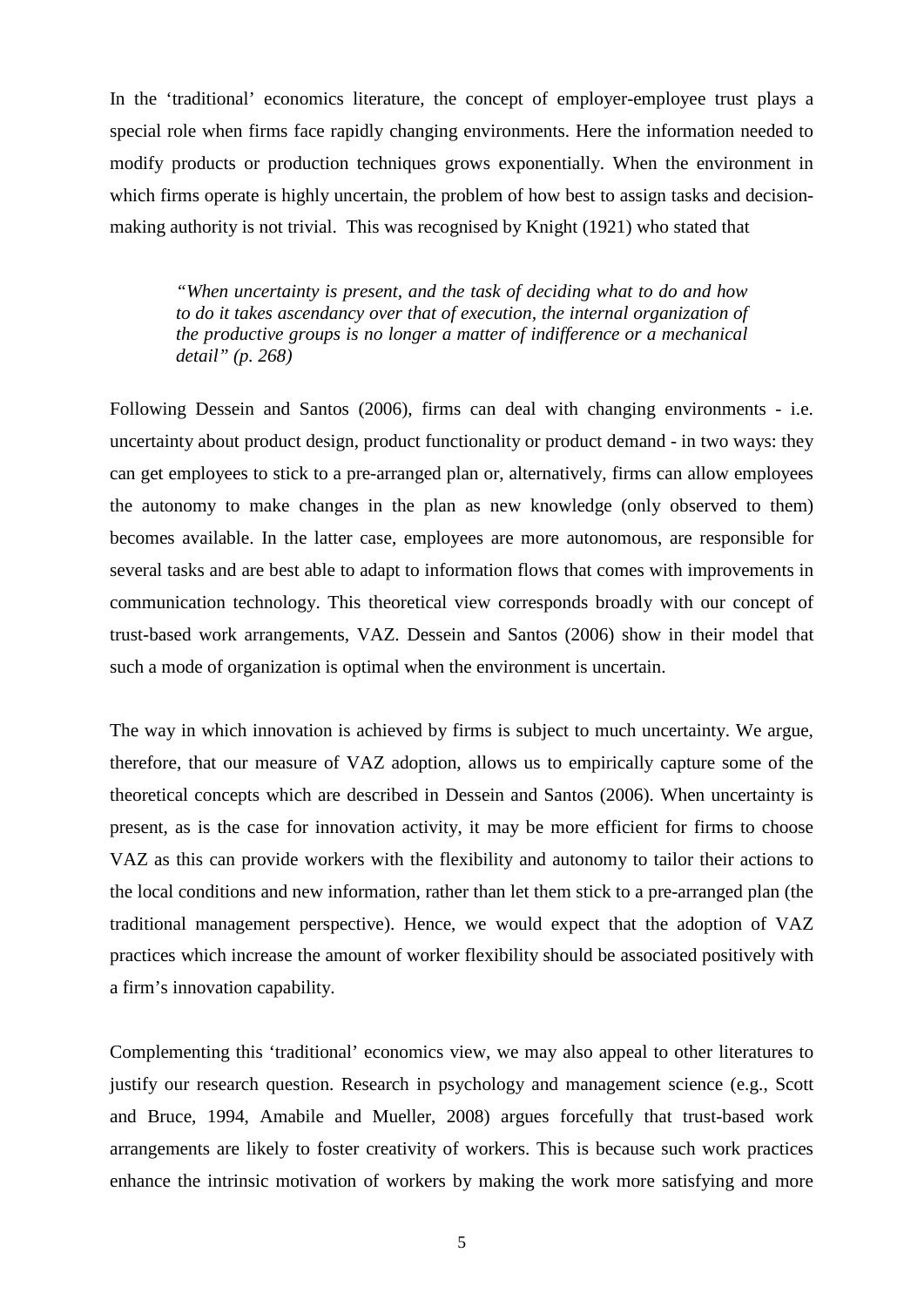enjoyable. Moreover trust-based work practices may be more conductive for the development of new ideas. This happens when organizational obstacles that may impede creativity are dismantled. Examples of such organizational obstacles include excessive time pressure and onerous reporting requirements. Hence, there is a strong expectation that such trust-based work arrangements, through fostering creativity of workers, also enhance a firm's innovation activity.

Yet, in most of the firm level research on innovation, such aspects are not considered. We are, to the best of our knowledge, the first to investigate this issue in detail.<sup>[4](#page-5-0)</sup> In our data, we can identify whether or not firms use trust-based employment contracts. Exploiting the time dimension in our data, we can examine innovation outcomes for VAZ Adopter and non-Adopter firms – where adoption implies the implementation of trust-based rules in time t-1 and innovation outcomes are measured for time t+1.

Our paper brings together two literatures. First, we position our analysis within the recent literature on HR management practices and firm performance (e.g., Bloom and van Reenen, 2010). In this regard, a number of recent studies using quantitative methods reinforce the idea that flextime and productivity are positively correlated (Beauregard and Henry, 2009; Stavrou, 2005; Shepard III et. al. 1996; Konrad and Mangel 2000). A similar relationship is supported by Bloom et al. (2011) in the context of a study of work-life balance (WLB) measures on productivity in four countries.<sup>[5](#page-7-0)</sup>

We look at one particular aspect of HR management, and consider a very specific channel through which such HR practices may impact on innovative activity through trust based working arrangements. To the best of our knowledge, this has not been done in the literature thus far. Within this broader literature, there are also a few papers focusing on the concept of 'trust' and its relationship with firm performance outcomes (productivity and profitability). For example, Bloom et al. (2013), recently collected data on 'trust' from managers in 12 countries. They showed that countries with high bilateral trust (e.g. Canadian managers from

<sup>&</sup>lt;sup>4</sup> There is, however, a related literature that looks at time flexibility at the workplace and innovation (e.g., Zhou et al., 2011, Arvanitis, 2005). As pointed out above, our concept of a trust-based work arrangement is different, as it does not merely consider the work time but the whole arrangement of the tasks to be carried out. Hence, this is a much better intrinsic motivator than merely allowing flexi-time. We do, however, in the empirical analysis control for the presence of work arrangements that allow time flexibility in order to identify the effect of trustbased work arrangements on firms' innovation activities.

<span id="page-7-1"></span><span id="page-7-0"></span><sup>&</sup>lt;sup>5</sup> However their main finding is that better WLB measures (including flexitime) are difficult to isolate from better human resource management practices in general when related to productivity.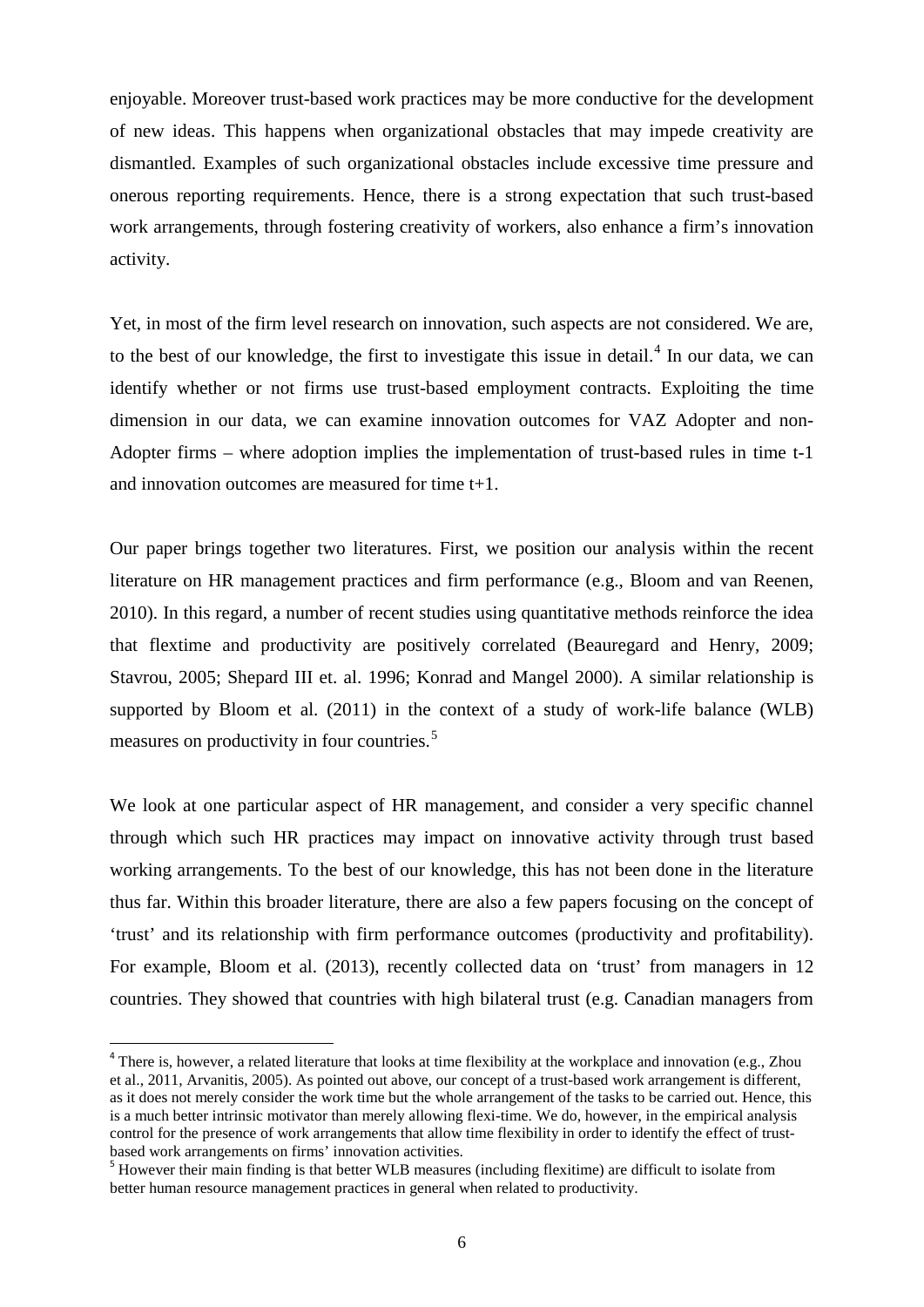Protestant Anglo-Saxon tradition tend to trust employees in a Swedish affiliate due to their shared religious tradition) showed higher decentralization, i.e., a greater willingness to delegate decision making to subordinates in the firm.<sup>[6](#page-7-1)</sup> We probe deeper into another aspect of 'trust', based on work practices.

Secondly, in our analysis, we extend the firm level literature on innovation (see e.g. Aghion et al., 2005)). This firm-level innovation literature generally considers firm characteristics such as size or age, and factors external to the firm (such as the level of competition). We, by contrast, focus on the organizational mechanisms within a firm that may stimulate innovation.

None of the studies reviewed here so far deals directly with the focus of our study – the adoption of trust-based work practices. An exception is a recent study by Beckmann and Hegedüs (2011) which, similar to our work, examines the German VAZ. Using the 2006 wave of the German IAB data set, they focus on the link between VAZ and firm productivity. According to the authors, VAZ implies that there is a shift in management focus from control over work inputs to work outputs. The implementation of VAZ means that a firm reorganizes its controlling and compensation system to focus on the worker achieving outputs. There is accordingly a reduced focus on the worker's individual tasks and on her physical presence. The study finds that the economic effects of VAZ are generally small and such work practices are associated with a productivity premium of, at most, 5 percent. In contrast to Beckman and Hegedüs (2011) we use the time dimension in the data to aid identification of the impact of VAZ adoption on our dependent variable. We focus on the adoption of VAZ in order to identify our effects. Also - rather than looking at productivity - we look at innovation activity, which is a highly uncertain task in a firm. Accordingly, innovation (due to its uncertain nature), may benefit proportionately more than productivity from the adoption of VAZ work rules.

#### **3 Data Description**

Our data comes from the *IAB Establishment Panel*, a representative annual survey of approximately 16,000 plants located in Germany. The survey is undertaken annually by the

<span id="page-8-0"></span><sup>&</sup>lt;sup>6</sup> Bloom et al. (2013) explore the idea of 'trust' by using data from the World Values Survey (WVS) where the question was asked 'Generally speaking, would you say that most people can be trusted, or that you can't be too careful in dealing with people' where the large sample WVS measures trust (are individuals trusted) rather than trustworthiness (would individuals cheat).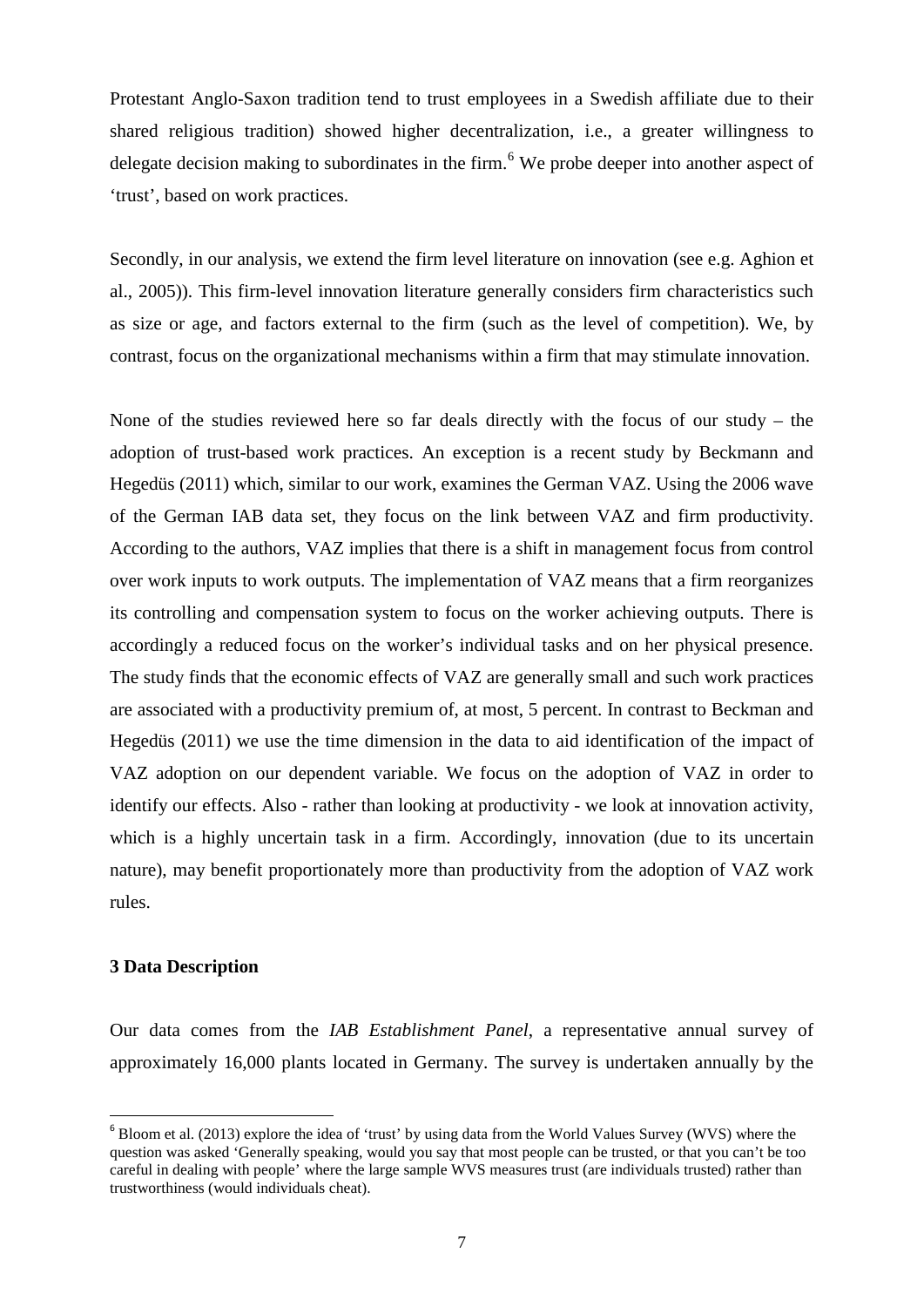Institute for Employment Research (IAB) at the Federal Employment Agency in Nuremberg. It started in 1993 and is ongoing. It covers 1% of all plants and 7% of all employment in Germany. The dataset includes information on, e.g., total employment, work arrangements, innovation activity of firms, total sales, and industry (See Appendix 3 for a variables list).<sup>[7](#page-8-0)</sup>

Most importantly from our point of view, since 2006 the survey asks respondents (firm managers) every other year the following question: 'Does your business use a trust-based working hours system (In German: *Vertrauensarbeitszeitregelungen*) for some or all of the workforce'? The information on trust-based contracts is thus available to us for 2006, 2008 and 2010. Data on innovation (product improvements or process innovation) relates to 2007 – 2011. Hence, we have a bi-annual snapshot of the implementation of VAZ and returns to VAZ. In what follows, we only use information on firms that did not use VAZ in 2006. Accordingly, we are able to use a research methodology which allows us to observe the innovation performance of firms which adopt VAZ contracts (Adopters) and compare their innovation performance with firms which do not implement such contracts (non-Adopters). The focus on such 'Adopters' vs. 'Non-adopters' (and disregarding all 'Continuous users') allows us to eliminate one aspect of heterogeneity in terms of differences between firms that consistently use VAZ and those that do not. This aids identification of a causal effect of VAZ adoption on innovation.

Specifically, we define two cohorts of firms. For the first cohort of firms (cohort 1), we use the information in 2006 and 2008 to generate a variable indicating the adoption of VAZ workpractices which is equal to one if a firm does not use any trust-based contracts in 2006 but does so in 2008. Our control group is made up of firms which report zeros for VAZ in 2006 and 2008; firms that use VAZ in both 2006 and 2008 are dropped from the analysis. For this first cohort, the outcome variable (innovation) is measured in 2009.

Analogously, we also define a second cohort of firms (cohort 2) where the switching dummy is based on information in 2008 and 2010, and then measure innovation in 2011. The resulting variables *trust\_2008* and *trust\_2010* capture the adoption of VAZ work-rules by Adopters in 2008 and 2010 respectively.

<span id="page-9-0"></span> $<sup>7</sup>$  See Kölling (2000) for a detailed description of the IAB Establishment Panel.</sup>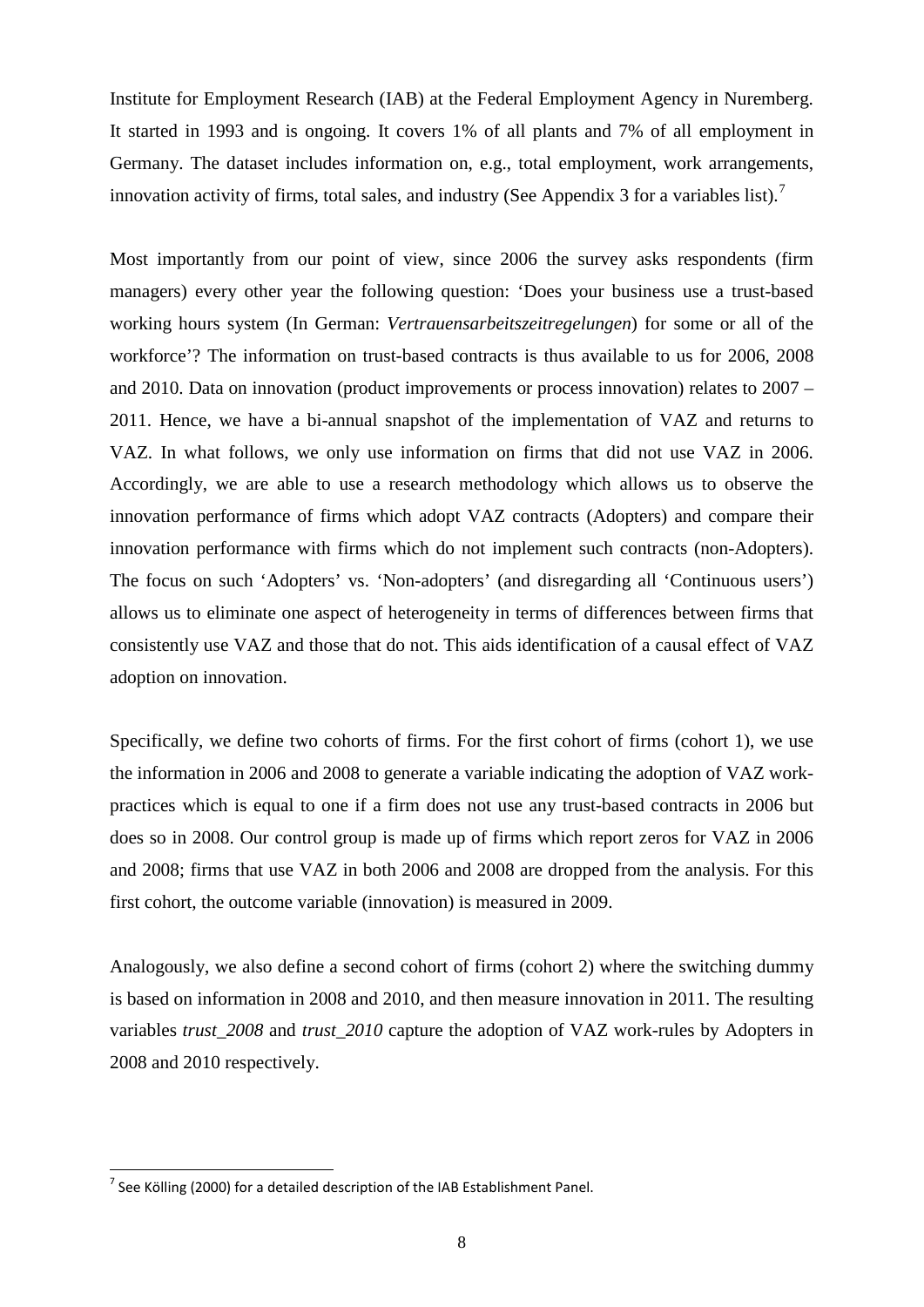Turning to our innovation variables, the dataset allows us to measure two different aspects. The first innovation measure captures whether an establishment improved or further developed one of their products. The second innovation measure captures whether the firm improved its production technology or introduced a production technology which was new to the firm.

Other variables that we incorporate in our analysis include logged employment size as a measure of the scale of an establishment, *lngesamt*, proxies for the establishment's share of skilled to total workers (measured in four categories), *skill\_year\_1* to *skill\_year\_4*, and a dummy whether an establishment implements flexible working time (whether it allows time accounts), *zeitkonto*. These controls are important in order to identify an effect of trust based working time which does not just capture other related labour relations issues.

Tables 1 and 2 provide some summary statistics on some main firm characteristics for VAZ Adopters and non-Adopters for the two cohorts respectively. Roughly 12 to 15 percent of firms in our analysis adopt VAZ work-practices. We find for both cohorts that VAZ Adopters are, on average, larger, more skill intensive, and more likely to be located in West Germany than non-Adopters. Also, they are more likely to implement product or process innovations, and tend to additionally use time accounts.

#### **4 Empirical Analysis**

#### *Baseline results*

In order to investigate whether the use of trust-based contracts has an impact on innovation we start off using our Cohort 1. We regress innovation activity in 2009 (time t) on the switching dummy in 2008, as well as other covariates in 2008, as shown in equation (1):

$$
innov_{it} = \beta_1 \text{Adopt\_VAZ}_{it-1} + \beta_2 X_{it-1} + d_r + d_j + \varepsilon_{it}
$$
\n(1)

Here, *innov* is alternatively defined as a dummy equal to one if the firm has improved products in t, or equal to one if it introduced new production processes in t, respectively. X is a vector of firm characteristics including firm size, skill levels, and flexible work time, while  $d_r$  and  $d_i$  are dummies for West Germany (r) and a full set of industry dummies (j),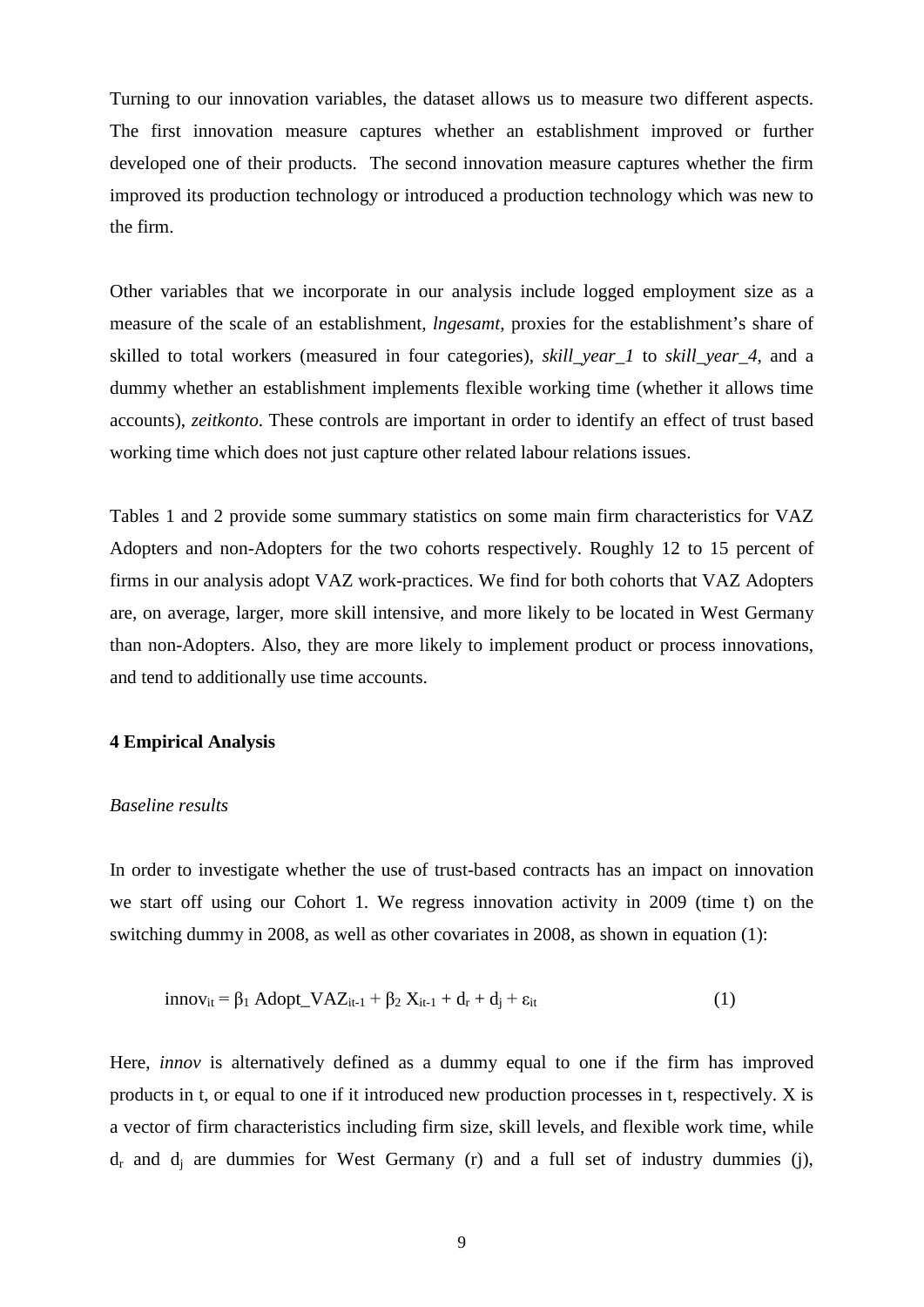respectively. Controlling for covariates in t-1 helps alleviating concerns about reverse causality in the innovation – VAZ relationship.

Analogously, we also use data for our Cohort 2 and define a dummy which denotes the adoption of VAZ work-practices based on information in 2008 and 2010, and then measure innovation in 2011. Hence, for Cohort 2 we estimate equation (1) with  $t = 2011$  and  $t-1 =$ 2010 accordingly.

Tables 3 and 4 present the results from estimating equation (1) for both types of innovation performance using OLS for Cohort 1 and Cohort 2, respectively. These clearly show a positive association between VAZ adoption and the two types of innovation, product and process innovation. Columns (1) and (4) in both tables report simple regressions of the two alternative innovation variables on the adoption dummy, not controlling for any other firm level covariates. Columns (2) and (5) add a variable controlling for the use of flexible work arrangements (time accounts). This allows us to be more confident that our VAZ switching variable does not merely reflect the use of time flexibility - time accounts - but that trustbased work arrangements impact on innovation even when controlling for the use of time flexibility. Columns (3) and (6) add further firm level controls. The coefficient size for VAZ adoption is somewhat reduced following this, but it remains highly statistically significant.

What is the economic meaning of the coefficients? From the descriptive information in Tables 1 and 2 we can see that the overall probability of conducting product innovation is roughly 35 percent in 2009. The coefficient in column (3) of Table 3 (0.13) implies that the conditional probability of product innovation is, on average, about 13 percent higher in firms switching into VAZ than in firms without. This shows that this effect is not only statistically significant, but also economically relevant. The coefficients for process innovation are similar in terms of sign and significance, but slightly lower terms of magnitude, to the coefficients for product innovation.

One concern with the analysis thus far is that, if the adoption of VAZ is a services sector phenomenon (if manufacturing employees are typically 'tied to' fixed equipment, working times and procedures), we might not expect any, or only reduced effects for manufacturing sector firms which adopt VAZ. The *IAB* data contains proportionately more firms active in the service sector than in manufacturing; only about 1 in every 4 firms is engaged in the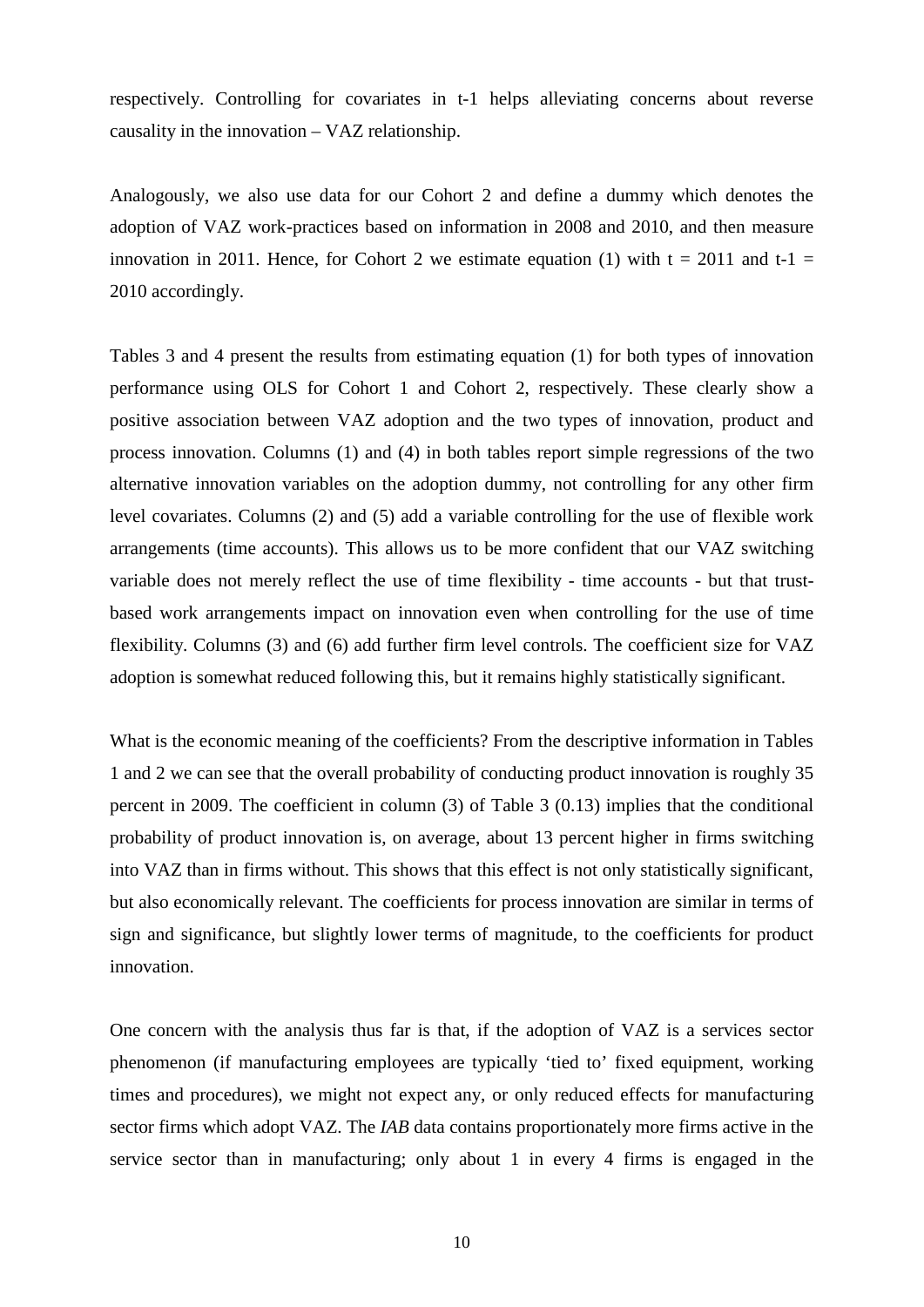manufacturing sector (see Appendix 4). We, therefore, report in columns 4 and 8 in Tables 3 and 4 results of estimations using data for the subsample of manufacturing establishments only. The impact on innovation (product and process) is generally positive but statistically insignificant for the manufacturing subsamples. The reduced result for manufacturing firms may be a consequence of the reduced scope for worker autonomy in manufacturing. Alternatively, it may be a consequence of the significant sample attrition, when all services firms are removed. To maintain the sample size we revert to using the full sample of establishments in what follows.

#### *Propensity score matching*

Our identifying assumption thus far is that, conditional on the covariates in the model, switching into VAZ is uncorrelated with  $\varepsilon_{it}$ . This assumption would be undermined if there were reverse causality or unobserved third factors that are driving the correlation between innovation and VAZ-switch. We would argue that the first issue, reverse causality, may not be that important, as we define covariates in t-1. Moreover, and perhaps more importantly, it may be unlikely that the decision to improve products or processes may lead firms to overhaul their whole human resources strategy and implement trust-based work contracts.

What is more likely is that unobserved third factors are driving the observed correlation. For example, it might be that firms with higher technology are both more likely to adopt flexible work practices as well as to introduce innovation. [8](#page-9-0) In order to deal with this, we control for observable aspects of firm heterogeneity (size, skill intensity, time flexibility) on the right hand side of equation (1). Furthermore, we introduce industry dummies, which control for the technology intensity, or other relevant unobservable characteristics of industries using industry dummies. Nevertheless, we also implement an alternative estimation strategy, namely, Propensity Score Matching.

<span id="page-12-0"></span>In a nutshell, the purpose of matching is to pair each firm which adopts VAZ with comparable firms that do not, on the basis of some observable variables. In this way, the control group of non-Adopters can be studied to generate the counterfactual for the VAZ-Adopters. Under the matching assumptions, the only difference between the treated (Adopters) and control (Nonadopters) group is the use of VAZ and, hence, one can evaluate the effect of VAZ adoption on

 $8$  For example, Bresnahan et al. (2002) show that new management practices and IT use are correlated.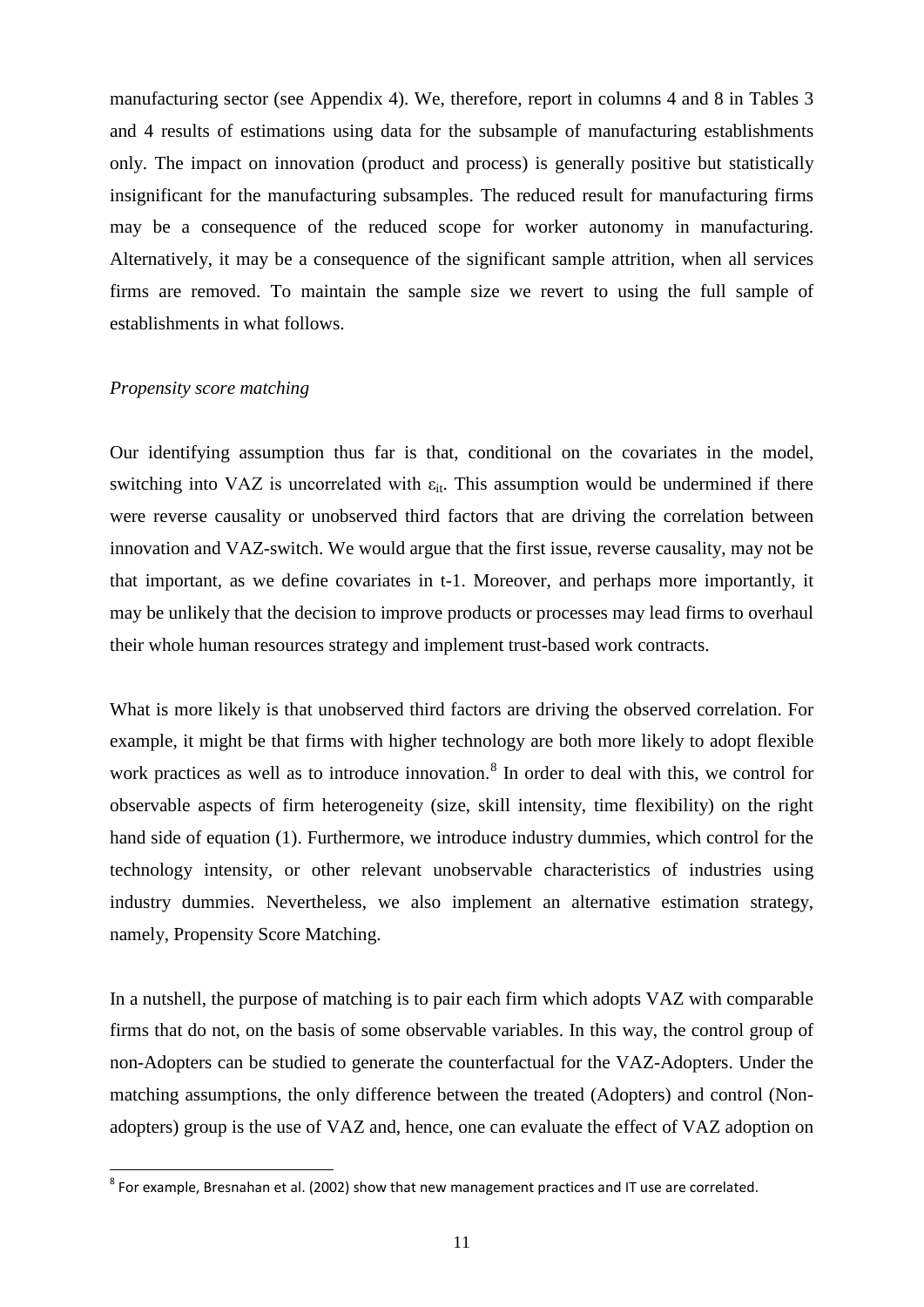innovation by estimating the difference in the innovation performance between the treated group and the matched control group. One crucial assumption of this approach is that of conditional independence, i.e., controlling for observables, the selection into the VAZ-Adopter group is random. Propensity Score Matching techniques have been quite popular in the recent applied econometrics literature, we therefore refrain from going into detail about the methodology here.<sup>[9](#page-12-0)</sup>

In order to implement the PSM approach, we first estimate the probability (or *propensity score*) of firm *i* implementing VAZ using a probit model

$$
P(Adopt\_VAZ_{it} = 1) = F(X_{it-1})
$$
\n<sup>(2)</sup>

where *X* is a vector of covariates observed in the time period before VAZ. In our view, the most crucial variables that we include in our covariate vector X are dummies for whether or not a firm conducted product or process innovation in *t*-1. By conditioning on past innovation activity we allow into our treatment and control groups only firms that are similar in terms of past innovation activity, and then see whether switching into VAZ has any additional impact on their innovation activity after switching. In order to also take other characteristics into account, the vector X furthermore consists of the levels (in *t*-1) of establishment size (proxied here by employment), a relative skill measure, *ln\_skill\_rel*, a dummy for time accounts to control for flexible work time, and a dummy variable indicating whether or not a plant is located in West Germany.<sup>[10](#page-13-0)</sup>

Now let  $p_i$  denote the predicted probability of switching into VAZ for firm  $i$  in the group of VAZ users (say group A) and let  $p_i$  denote the predicted probability of VAZ for firm *j* in the control group (say group C). Then, following Heckman et al (1997), the matching estimator is defined as follows

 $9^9$  See, for example, Imbens (2004) for an excellent survey of matching methods. For some examples see Görg, Henry and Strobl (2008), Arnold and Javorcik (2009).

<span id="page-13-1"></span><span id="page-13-0"></span> $10$  In order to control for sectoral heterogeneity we define the employment size and skills share relative to the sectoral average. More precisely, employment size is measured as 'Logged Differences in the Firm's Employment Size to the Average Employment Size for the Firm's Sector'. The same convention was applied with the skills measure, which reported the share of skilled to non-skilled workers. We use these definitions as it is, unfortunately, not possible to include sectoral dummy variables in the selection probit because the small number of observations in some cells prevented the Adoptor and non-Adopter groups from balancing.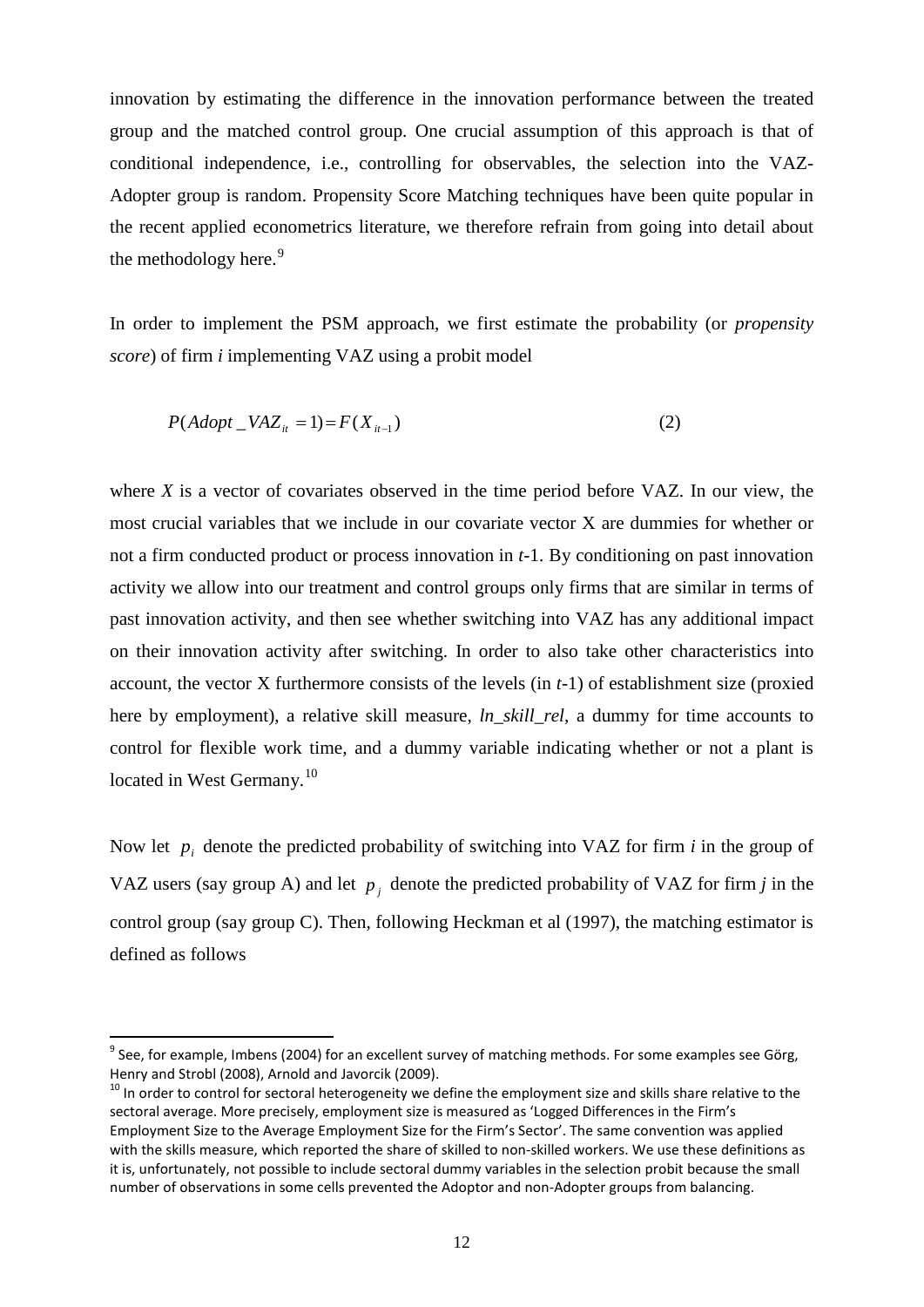$$
\delta = \sum_{i \in A} \left( y_i - \sum_{j \in C} g(p_i, p_j) y_j \right). \tag{3}
$$

where *y* is innovation activity in the treated (*i*) and control group firms (*j*) in t. g(*i*) is a function assigning the weights to be placed on the comparison firm *j* while constructing the counterfactual for acquired firm *i*.

#### *Balancing VAZ Adopting firms with VAZ non-Adopters*

The first part of Table 5 ('VAZ Adoption') reports the results from the estimation of the selection probit for the two cohorts of establishments. The sign and direction of the covariates are broadly in line with predictions. Firms are more likely to adopt trust-based work rules if they reported a product or process innovation in the previous year. Hence, it is necessary to control for the lagged innovation capability of firms in our sample. Otherwise, if we do not match on innovative capability, we get a biased impression of the role of VAZ adoption on the firm's innovation rates in the following year. Firms which are smaller, relative to other firms in their sector are more likely to adopt trust-based work rules. This may suggest that costs of implementing VAZ are increasing with the number of people involved in groups that work together to achieve the firm´s objective. It might also indicate that smaller firms need to improve their competitive position and use trust-based rules defensively to improve their position. Interestingly, as the share of skilled workers increases – relative to the skilled share for firms operating in the same industry - the likelihood that the firm adopts trust-based rules falls. This finding appears to be counter-intuitive at a first glance. However, if the adoption of trust-based rules is a defensive measure – designed to improve the competitive position of weaker firms – it is likely that firms which are falling behind the average values for their sector in terms size and skills share, may implement such rules to strengthen their competitive position.

We generate the propensity scores as predicted values from the probit regression. Figures 1 and 2 illustrate the distribution of the estimated propensity scores for the firms in the two cohorts. It shows that, conditional on the covariates, Adopters are more likely, ex ante, to be classified by the first stage regression probit as belonging to the Adopter group (the distribution of Adopter firms is skewed to the right). This right skew for Adopter firms confirms the need to balance the propensity scores for the Adopter and non-Adopter firms. In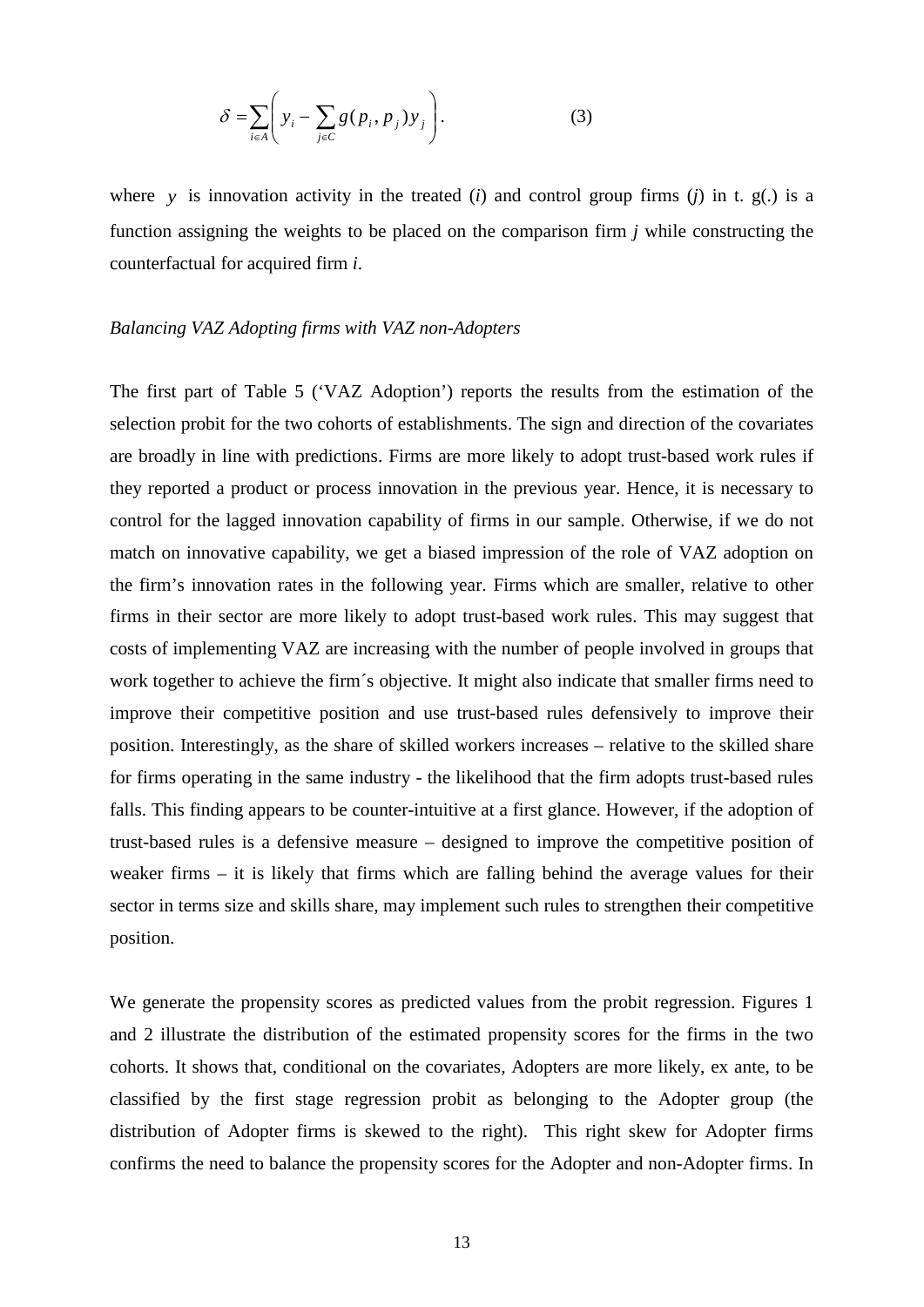an iterative procedure, the propensity score procedure, assigns the Adopters and non-Adopters to blocks of establishments. Within these blocks, the group averages for size and other attributes of the establishments are checked for statistical equivalence across the two groups.

Applying the common support condition means that the region of the propensity score where treatment and control group firms can be considered equal in terms of observed covariates are considered. For instance, for the 2008 cohort (establishments adopting VAZ in 2008), this meant that only establishments which had between a 3.6 percent and 34.4 percent chance of being categorized as a VAZ-Adopter firm, were considered in the analysis. Firms from the tails of the distribution are thereby excluded.

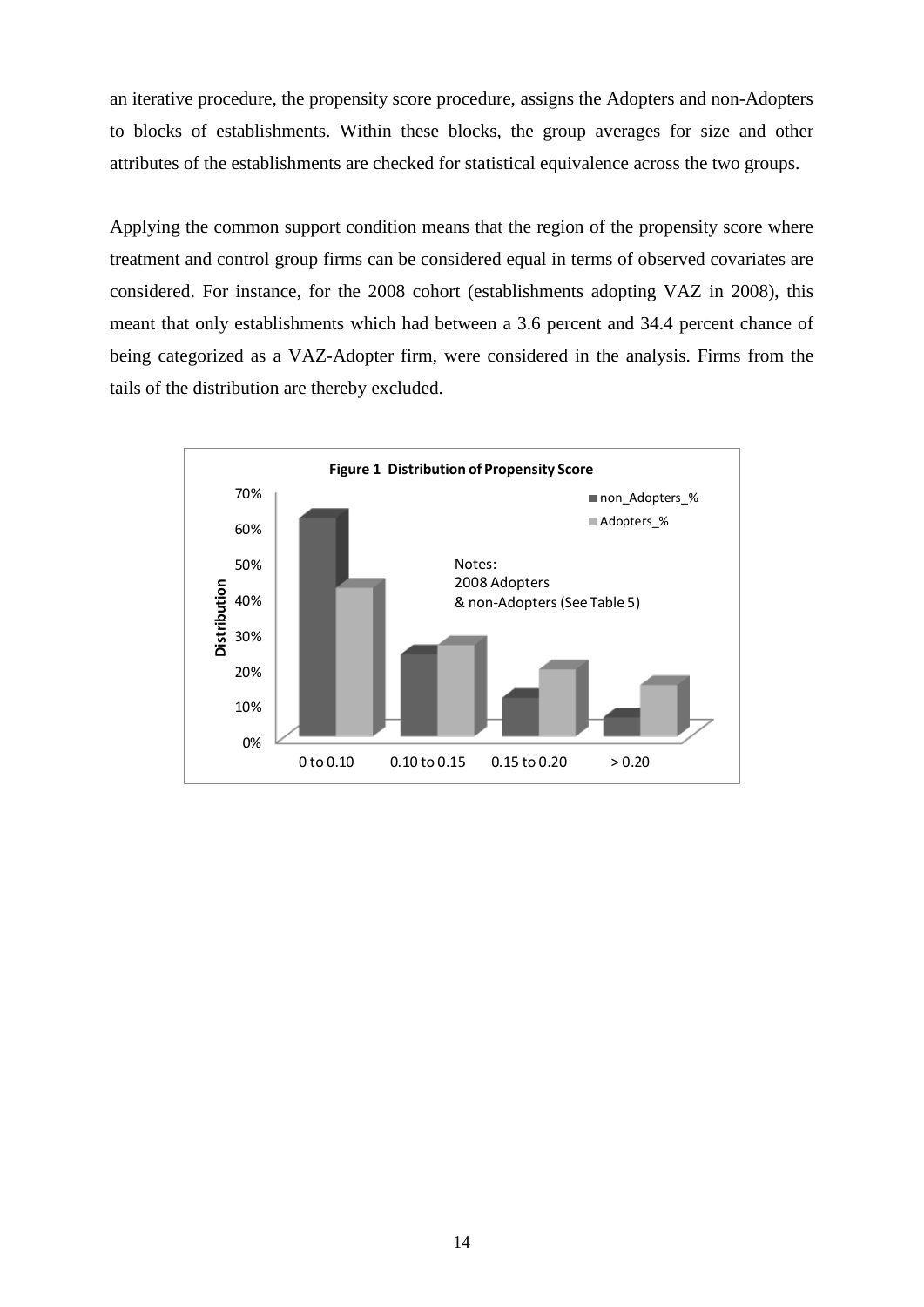

The accompanying STATA *pscore* procedure indicates that the propensity scores can be balanced across the group of Adopter and non-Adopter firms for both the 2008 and 2010 cohorts. [11](#page-13-1)

#### *Premium to VAZ Adoption - PSM*

Following on from this, the second part of Table 5 ('VAZ Adoption and Innovation') reports the results of the PSM approach, i.e., the estimation of equation (3). We only report here the results using our measure of product innovation as outcome variable, as results for process innovation are in all cases statistically insignificant. The results on product innovation are similar in terms of sign, significance and magnitude to those seen in the OLS estimations. Adopting VAZ has a statistically significant and positive impact on innovation activity in the firm using VAZ. The point estimates for establishments adopting trust-based work rules in 2008 and 2010 were 10 percent and 5 percent respectively. In other words, the probability to improve products is 10 and 5 percent higher for firms adopting VAZ than for those that do not in the 2008 and 2010 cohorts respectively. The point estimates for product innovation in the OLS were fairly similar i.e. 13 percent and 9 percent for the 2008 and 2010 cohorts respectively. Hence, VAZ adoption is associated with an innovation premium for product innovation – in line with our priors.

<span id="page-16-0"></span> $11$  The authors can supply the complete output for the propensity scoring and balancing tests on request.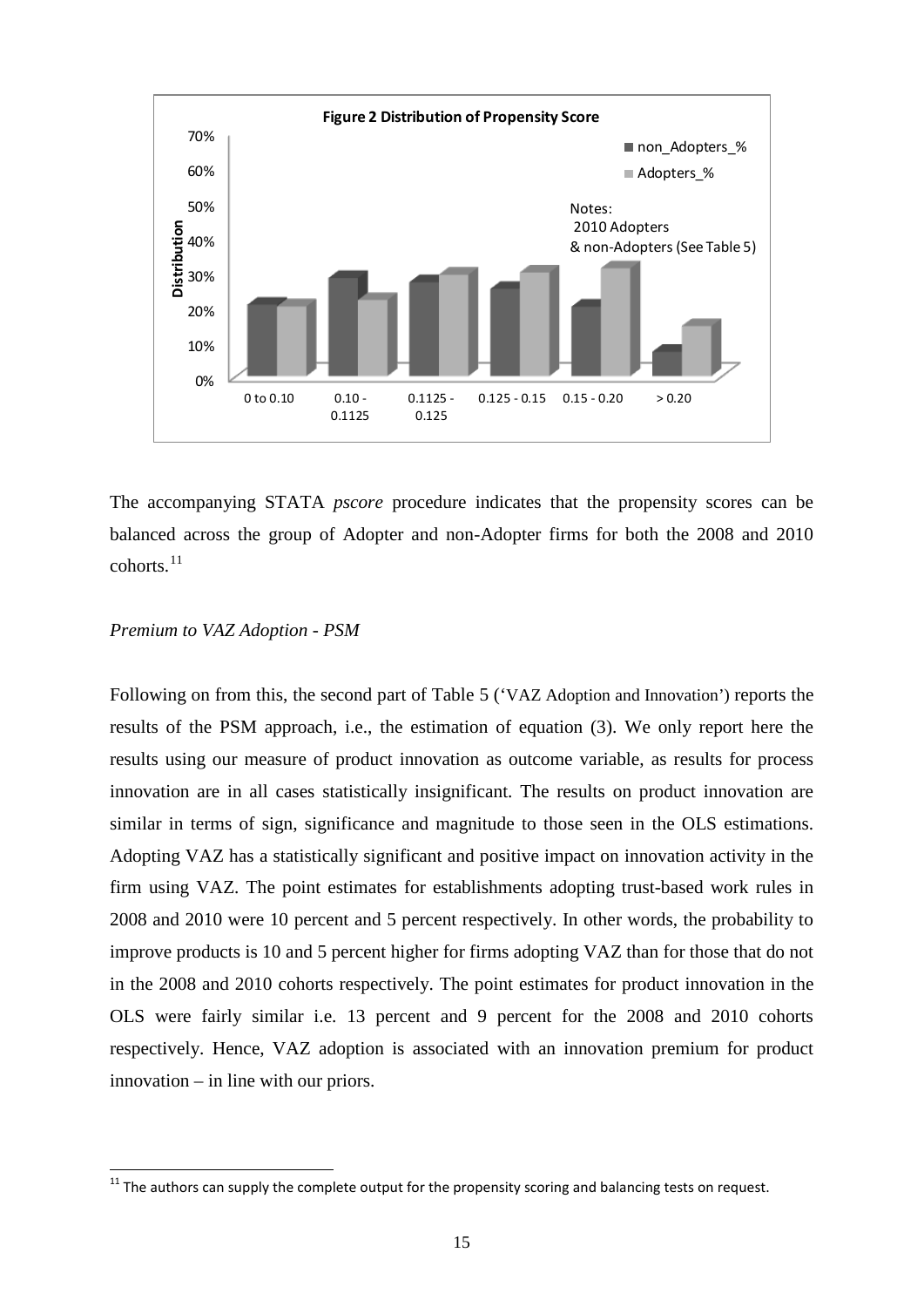#### *Robustness checks*

An extension which we considered was whether the results were robust when we instrumented for establishments which adopted trust-based rules.<sup>[12](#page-16-0)</sup> The implementation of the instrumental variables approach relies on the choice of good instruments, which are generally hard to come by. This is why we prefer our PSM approach. We nevertheless searched for instruments which were associated with an establishment's adoption of trust-based rules but which were not associated with the establishment's innovation status, conditional on the covariates included in the model. After careful consideration, two instruments are used in a robustness check.

Our first instrument, *access*, is based the firm's location choice (See Appendix 3 for variable list). Firms were asked in the 2006 wave of the survey to indicate whether it was important to locate the firm close to the employees' residences because this made the workplace more attractive to workers and helped workers to achieve work/life balance. Accordingly, this variable is related to reduced absenteeism and a reduction in coordination costs among colleagues. It may also indicate the preference of firms to focus on enabling workers to achieve a good work/life balance and may, hence, be correlated with the introduction of trust based work contracts. The second instrument, *old*, is an instrument measuring the permanence of the firm-employee connection. It is also measured in 2006. The variable may indicate that employers pay attention to worker wellbeing. The intuition behind this instrument is that firms which sought to retain more experienced staff, may be more likely also to adopt trustbased rules.

The results from our IV regression using the above two instruments, show a reduced but nevertheless significant role for the adoption of trust-based rules. The marginal effect is between 3 and 3.5 percent. The results are broadly similar for firms in the 2008 and 2010 cohorts (Appendix 1 and 2).

We also provide some tests for instrument relevance and validity. For the former we provide the Kleibergen-Paap LM test. Here, the null hypothesis is that the estimation is

 $12$  A further extension that we considered was to estimate separately for multi-plant firms having a headquarters, on the assumption that white collar jobs lend themselves more easily to trust-based contracts. No differences were found for such firms, however, this could have been a consequence of the loss in the number of observations for this subset.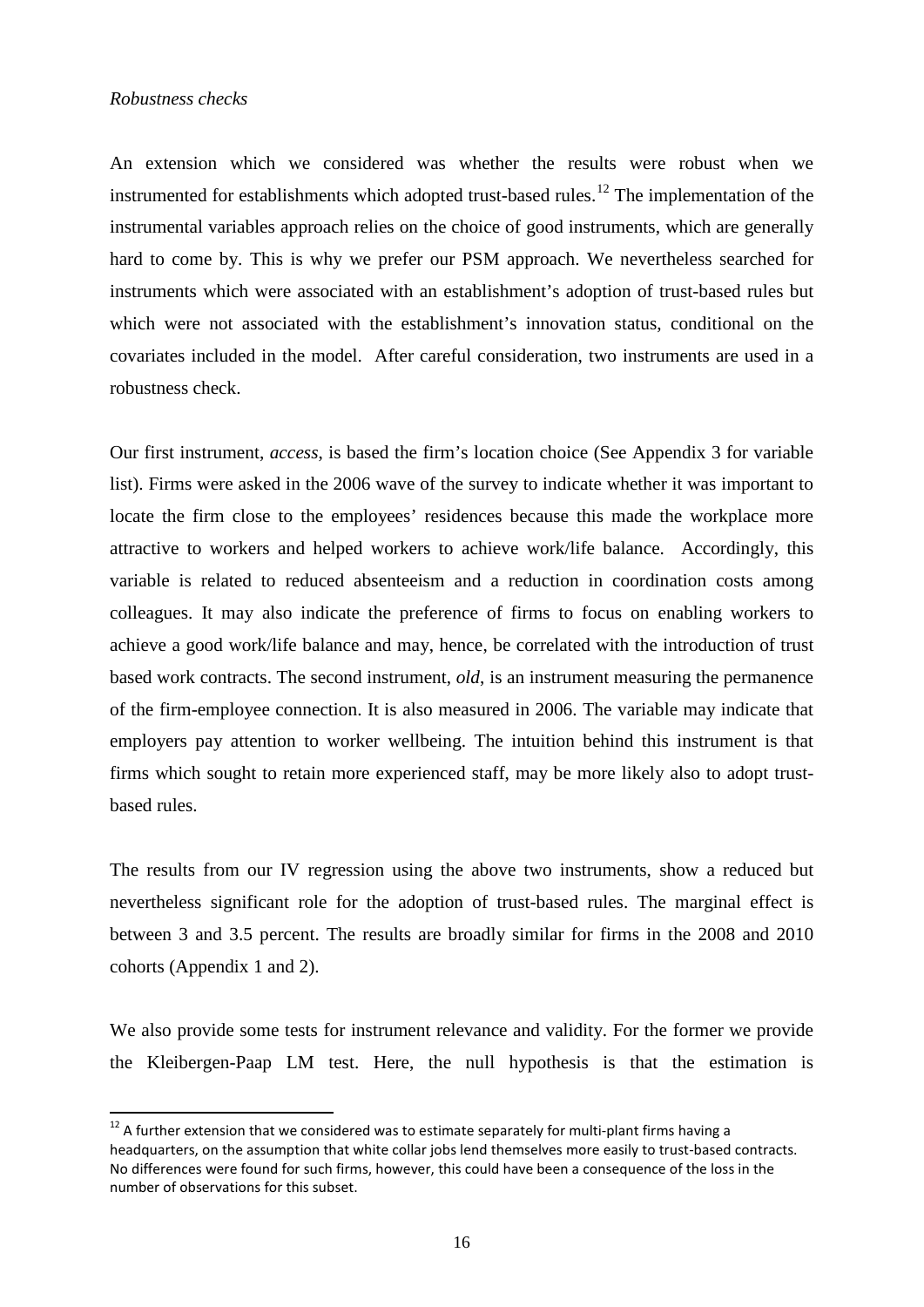underidentified. Higher test-values for the Kleibergen-Paap LM make us more confident that the instruments are relevant, i.e., correlated with the endogenous variable. In our estimations, the instruments work best in the parsimonious model. Once we include measures of size and skills, we cannot reject the Kleibergen-Paap LM. This finding is true for both the 2008 as well as the 2010 cohorts. The Hansen J test provides a test of overidentification restrictions. We cannot reject the validity of these for the 2008 cohort, while the results for the 2010 cohort are less convincing.

Given the problems with the choice of instruments, we take the IV results with a pinch of salt but do note that they point into the same direction as OLS and PSM results. The Propensity Score Matching design allows us to say something about the premium to firms which adopt trust-based rules in a way which deals with selection effects (firms with a certain size, skill and industry profile are more likely to adopt such trust-based rules). We find some evidence that there is indeed an innovation premium for firms which adopt trust-based rules.

#### **5 Conclusions**

This paper looks at a possible link between firms' use of trust based working hours (VAZ) and innovation activity using firm level data for Germany. The empirical analysis is motivated not only by recent theoretical models in economics that argue that such work arrangement may beneficial if production occurs in an uncertain environment (such as for innovation activity) but also by the management and psychology literatures. The latter studies argue that trust based working time stimulates employee creativity and, thus, impacts positive on creative activities such as innovation.

Results based on propensity score matching techniques comparing ex ante similar firms that adopt VAZ and those that do not, show that firms adopting VAZ tend to be between 11 to 14 percent more likely to improve their products. These results hold when we control for another form of flexible time work arrangements within firms, namely working time accounts. Thus, the positive relationship between the adoption of trust based working hours and innovation seems to be driven by the degree of control and self-management over working days that are transferred to employees, rather than by merely allowing workers increased flexibility.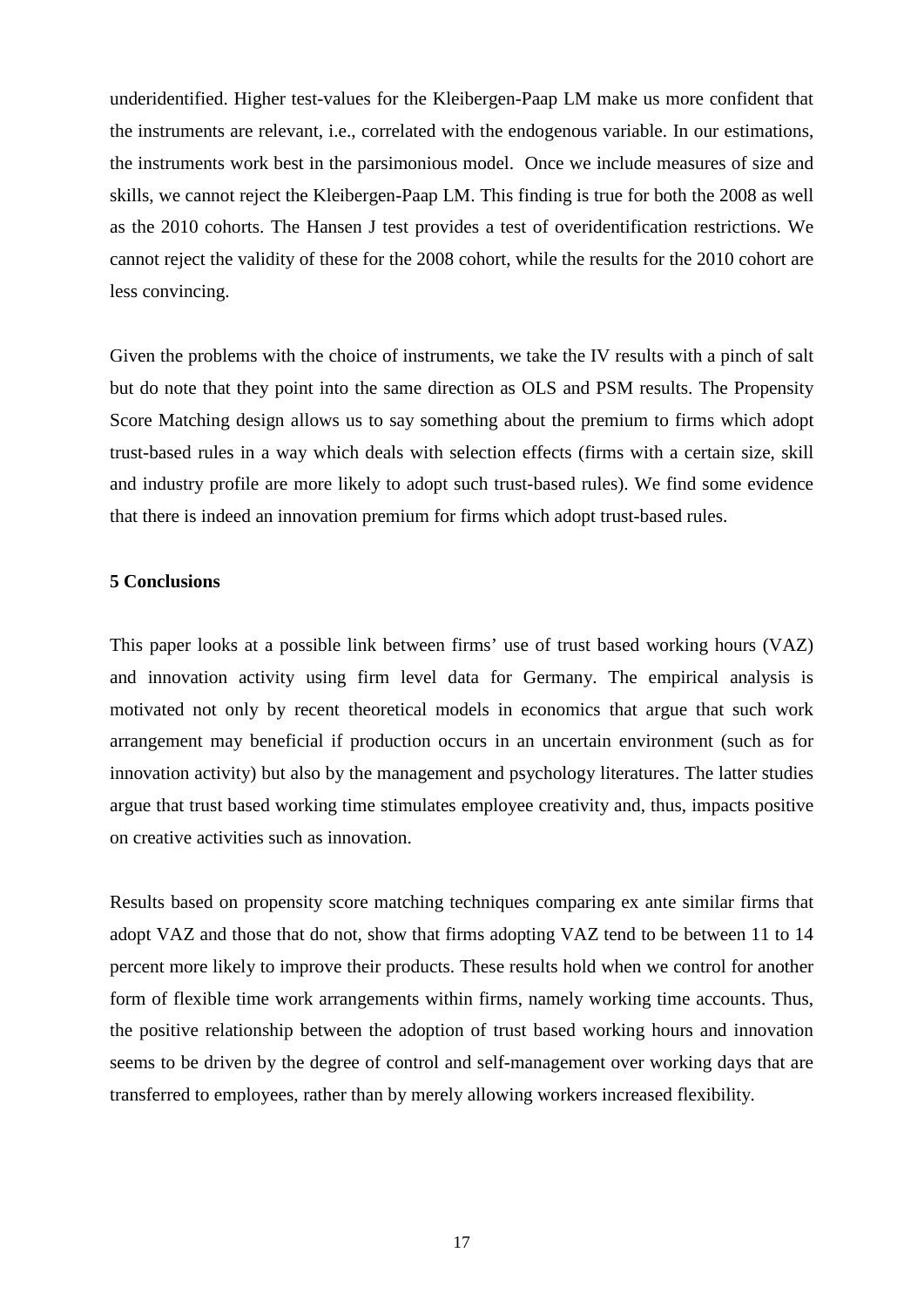Our findings have implications for the vivid policy discussions about flexible work arrangements which may be seen as blurring the lines between professional and private life. Our research shows that such flexible working arrangements benefit firm performance. Accordingly, a return to a more rigid form of work arrangements is likely to inhibit firms from further improving product quality.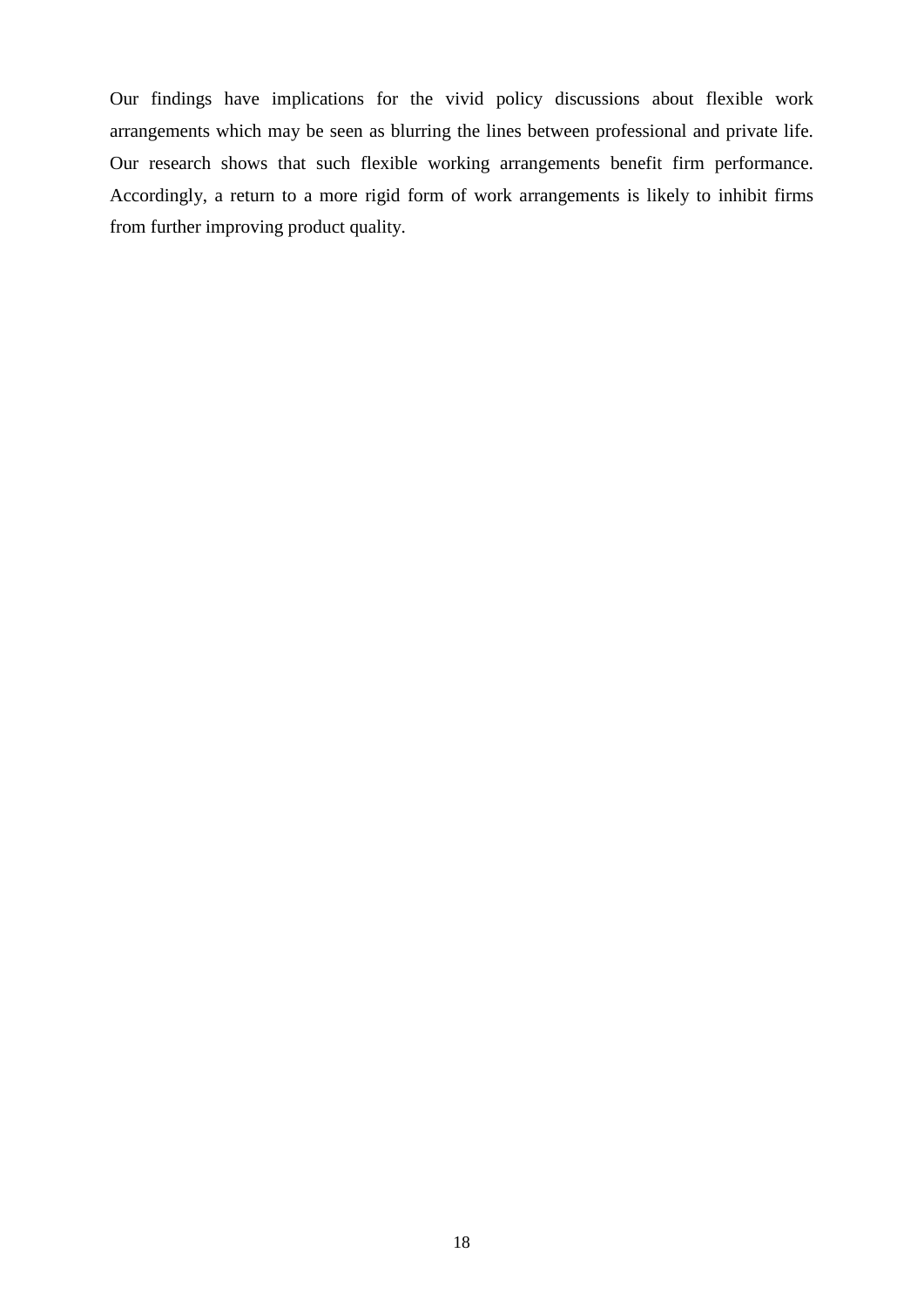#### **References**

Aghion, P., N. Bloom, R. Blundell, R. Griffith, and P. Howitt, 2005, ["Competition and](http://www.stanford.edu/~nbloom/PevertedU.pdf)  [Innovation: An Inverted U Relationship"](http://www.stanford.edu/~nbloom/PevertedU.pdf), *Quarterly Journal of Economics*, 120 (2), pp. 701– 728.

Amabile, T.M., and J.S. Mueller. 2008, "Studying creativity, its processes, and its antecedents: An exploration of the componential theory of creativity". in J. Zhou and C.E. Shalley (eds.), *Handbook of Organizational Creativity*, New York: Lawrence Erlbaum.

Arnold, J.M., and B.S. Javorcik, 2009, ["Gifted kids or pushy parents? Foreign direct](http://ideas.repec.org/a/eee/inecon/v79y2009i1p42-53.html)  [investment and plant productivity in Indonesia"](http://ideas.repec.org/a/eee/inecon/v79y2009i1p42-53.html). [Journal of International Economics,](http://ideas.repec.org/s/eee/inecon.html) 79(1), pp. 42–53.

Arvanitis, S., 2005, "Modes of Labour Flexibility at Firm Level: Are There Any Implications for Performance and Innovation?". *Industrial and Corporate Change*, 14(6), pp. 993–1016.

Beckmann, Michael, and Hegedüs, Istvàn, 2011, "Trust-Based Working Time and Organizational Performance: Evidence from German Establishment-Level Panel Data", Working papers, Faculty of Business and Economics, University of Basel.

Beauregard, Alexandra T., and Lesley C. Henry. 2009. "Making the Link Between Work-Life Balance Practices and Organizational Performance". *Human Resource Management Review*, 19 (1), pp. 9–22.

Bloom, N., R. Sadun, and J. van Reenen, 2012, ["The organization of firms across countries"](http://www.stanford.edu/~nbloom/org_2012.pdf), *Quarterly Journal of Economics*, 127(4), pp. 1663–1705.

Bloom, N., and J. van Reenen, 2010, [Human resource management and productivity,](http://www.stanford.edu/~nbloom/w16019.pdf) NBER Working Paper 16019.

Bloom, Nick, Tobias Kretschmer, and John Van Reenen. 2011. "Are Family-Friendly Workplace Practices a Valuable Firm Resource? ". *Strategic Management Journal*, 32 (4), pp. 343–367.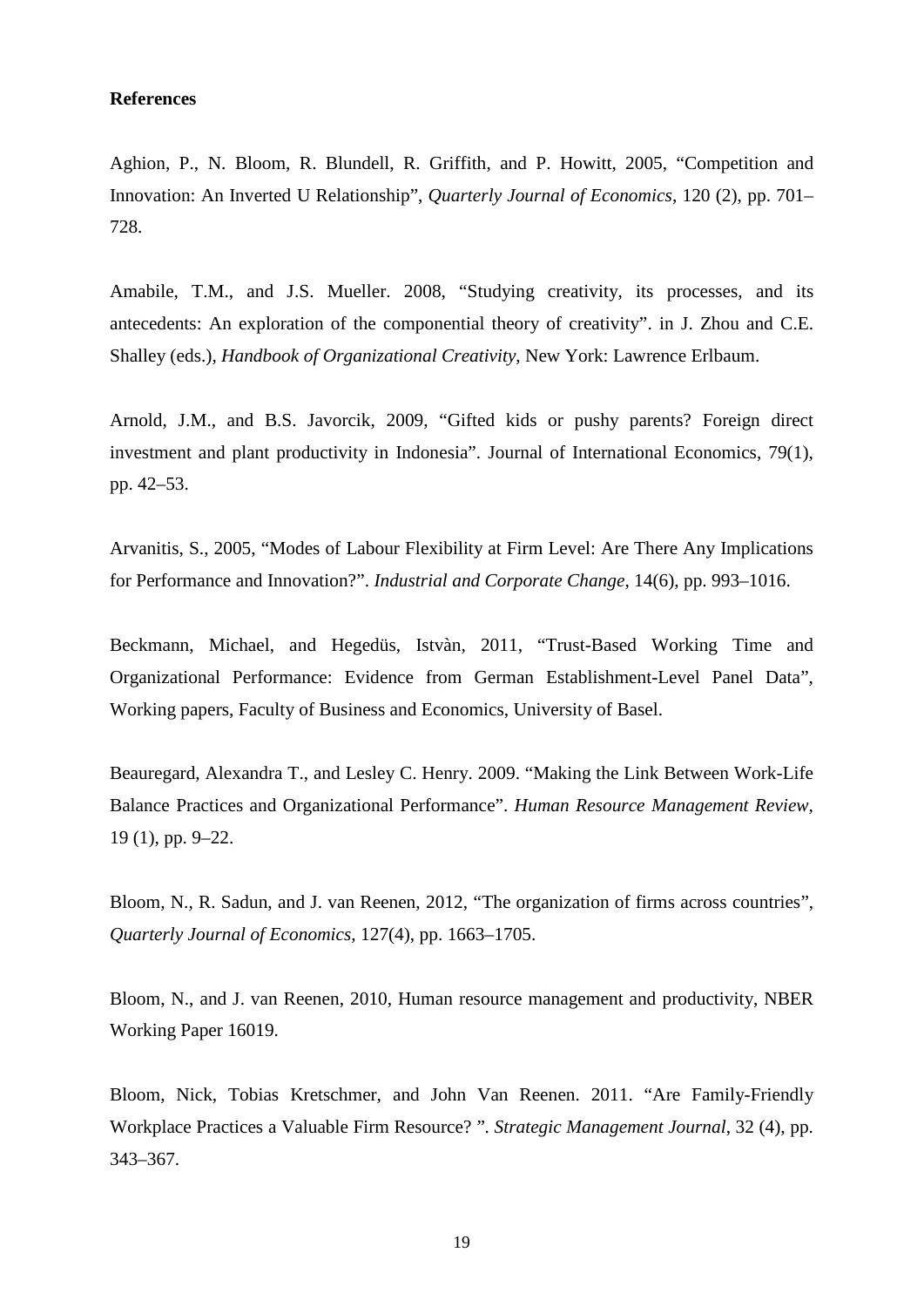Bresnahan, T.F., E. Brynjolfsson, and L.M. Hitt. 2002. "Information Technology, Workplace Organization, and the Demand for Skilled Labor: Firm-Level Evidence." *Q.J.E.* 117, pp. 339– 376.

Brown, A., C. Merkl, and D. Snower. 2009, "Globalization and the welfare state: A review of 'Can Germany be saved?' ", *Journal of Economic Literature*, 47, pp. 136–158.

Bureau of Labor Statistics. 2005, Workers on flexible shift schedules in 2004 Summary, USDL 05-1198, Washington D.C..

Dessein, W., and T. Santos. 2006, "Adaptive Organizations", *Journal of Political Economy*, 114, pp. 956–995.

German Statistical Office. 2012, Qualität der Arbeit, Wiesbaden.

Görg, H., M. Henry, and E. Strobl. 2008, ["Grant Support and Exporting Activity"](http://ideas.repec.org/a/tpr/restat/v90y2008i1p168-174.html), [Review of](http://ideas.repec.org/s/tpr/restat.html)  [Economics and Statistics,](http://ideas.repec.org/s/tpr/restat.html) 90(1), pp. 168–174.

Heckman, J., Ichimura, H., Smith, J., and Todd, P. 1997, "Matching as an Econometric Evaluation Estimator: Evidence from Evaluating a Job Training Programme", *Review of Economic Studies*, 64, pp. 605–654.

Imbens, G.W. 2004, "Nonparametric estimation of average treatment effects under exogeneity: A review", *Review of Economics and Statistics* 86, pp-4–29.

Institut der deutschen Wirtschaft. 2010, Informationsdienst des Instituts der deutschen Wirtschaft. 36 (16). Köln. Cologne Institute for Economic Research.

Knight, F.H.. 1921, *Risk, uncertainty, and profit*, Boston.

Konrad, Alison M., and Robert Mangel. 2000, "The Impact of Work-Life Programs on Firm Productivity." *Strategic Management Journal*, 21(12), pp. 1225–37.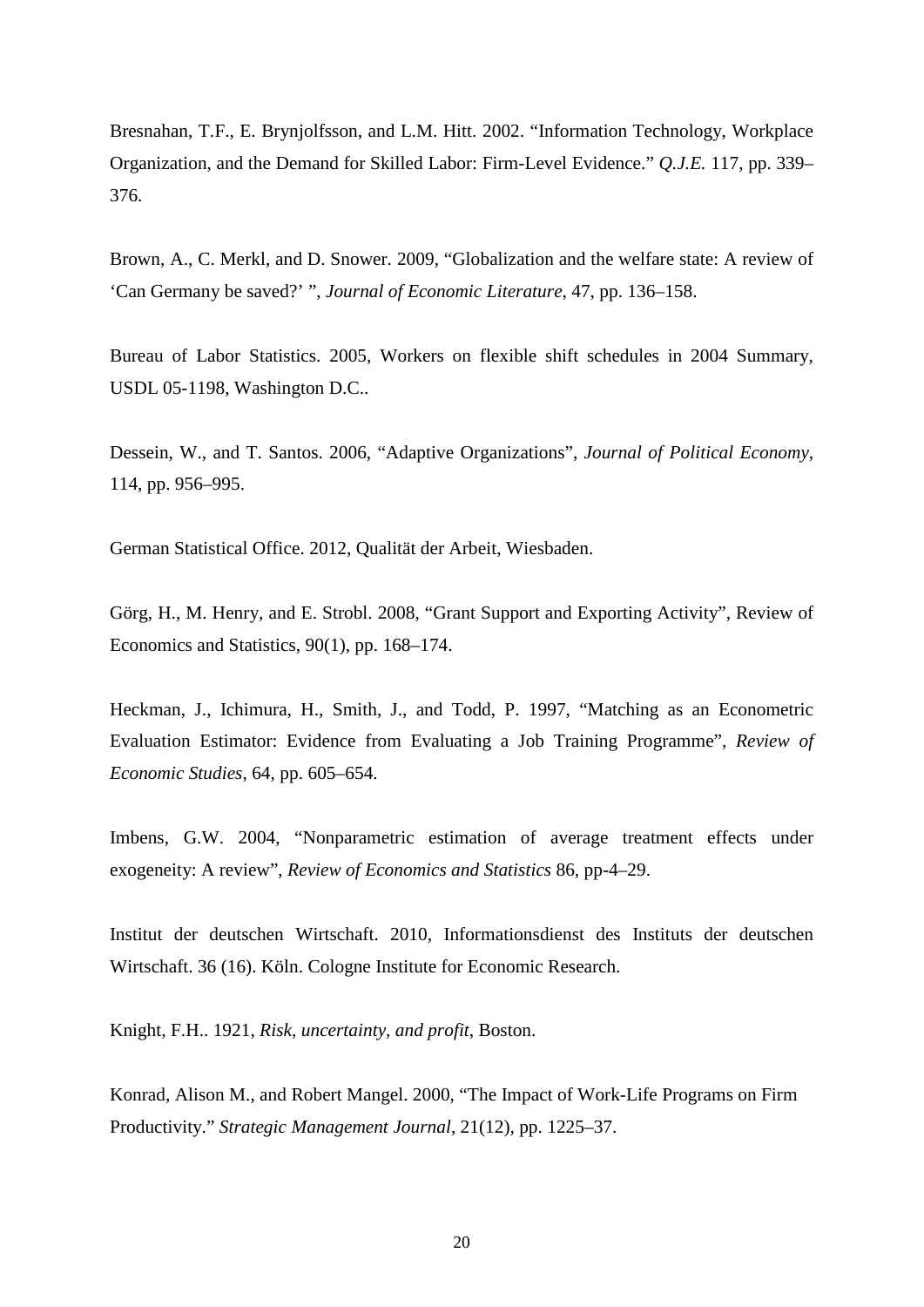Kölling, A.. 2000, "The IAB Establishment Panel", *Journal of Applied Social Science Studies*, 120, pp. 291–300.

Scott, S.G., and R. Bruce. 1994, "Determinants of innovative behaviour: A path model of individual innovation in the workplace", *Academy of Management Journal*, 37, pp. 580–607.

Shepard III, Edward M., Thomas J. Clifton, and Douglas Kruse. 1996, "Flexible Working Hours and Productivity: Some Evidence from the Pharmaceutical Industry." *Industrial Relations*, 35(1), pp. 123–39.

Stavrou, Eleni. 2005, "Flexible Work Bundles and Organizational Competitiveness: A Crossnational Study of the European Work Context." *Journal of Organizational Behavior*, 26 (8), pp. 923–47.

Zhou, H., R. Dekker, and A. Kleinknecht. 2011, "Flexible labor and innovation performance: Evidence from longitudinal firm-level data", *Industrial and Corporate Change*, 20, pp. 1–28.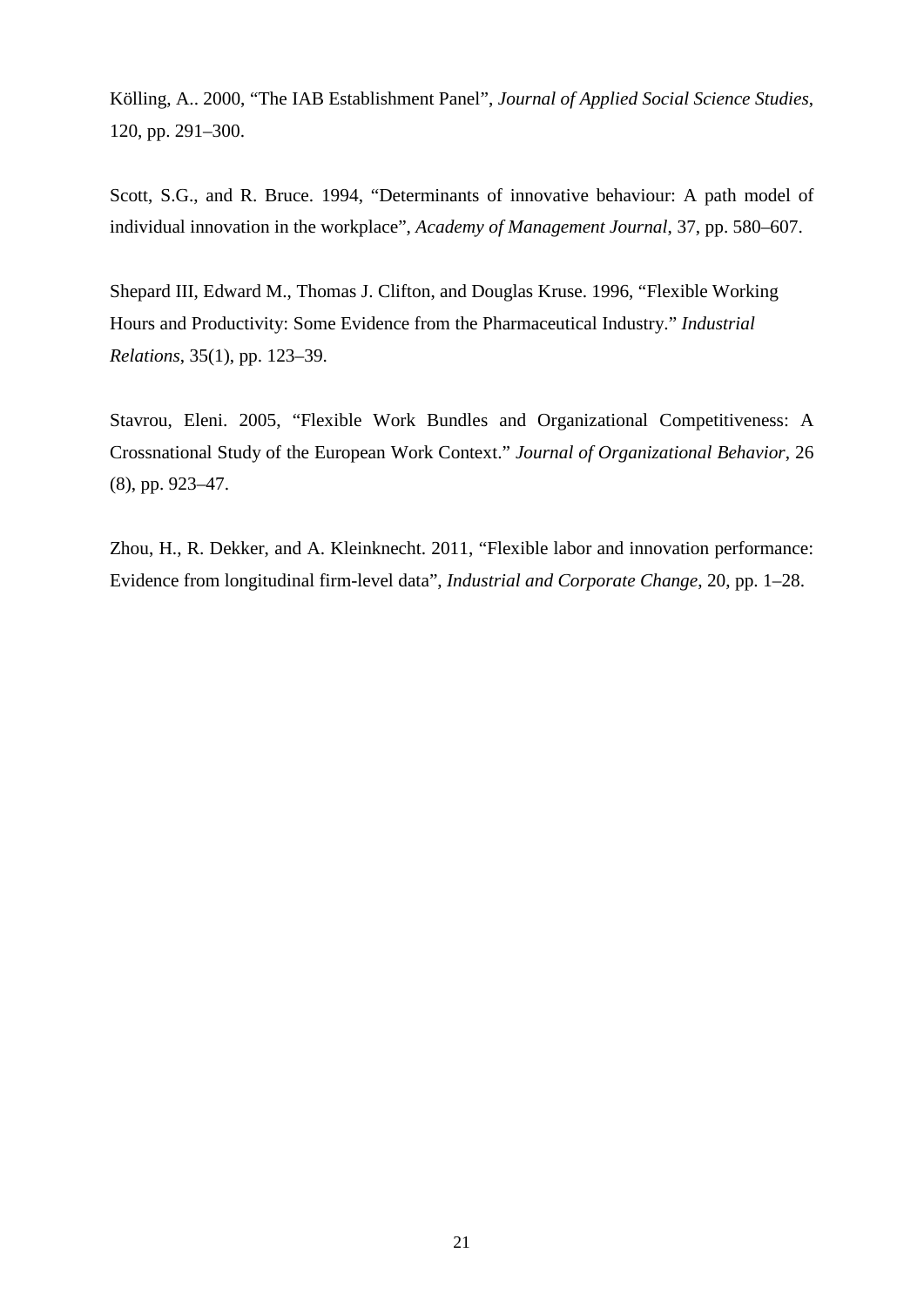| <b>Table 1</b> | <b>Descriptive Statistics (2008 Cohort)</b> |                   |                   |                       |        |             |                |                                 |                                                          |                                         |
|----------------|---------------------------------------------|-------------------|-------------------|-----------------------|--------|-------------|----------------|---------------------------------|----------------------------------------------------------|-----------------------------------------|
|                |                                             | Product<br>innov. | Process<br>innov. | Uses time<br>accounts | Skills | Logged Size | West<br>German | Integrate<br>older<br>employees | Locate next<br>to were<br>employees<br>live<br>important | Regional<br>infrastructure<br>important |
|                | Count                                       | 4667              | 4670              | 4768                  | 4772   | 4772        | 4772           | 3962                            | 4665                                                     | 4658                                    |
|                | Mean                                        | 0.33              | 0.12              | 0.42                  | 2.47   | 3.09        | 0.51           | 0.34                            | 0.59                                                     | 0.60                                    |
| Non-Adopter    | Sd                                          | 0.47              | 0.33              | 0.49                  | 1.13   | 1.55        | 0.50           | 0.47                            | 0.49                                                     | 0.49                                    |
|                | median                                      | 0.00              | 0.00              | 0.00                  | 3.00   | 2.83        | 1.00           | 0.00                            | 1.00                                                     | 1.00                                    |
|                | Count                                       | 556               | 556               | 573                   | 573    | 573         | 573            | 492                             | 566                                                      | 566                                     |
|                | Mean                                        | 0.52              | 0.24              | 0.48                  | 2.65   | 3.65        | 0.62           | 0.50                            | 0.63                                                     | 0.61                                    |
| VAZ Adopter    | Sd                                          | 0.50              | 0.42              | 0.50                  | 1.14   | 1.93        | 0.49           | 0.50                            | 0.48                                                     | 0.49                                    |
|                | median                                      | 1.00              | 0.00              | 0.00                  | 3.00   | 3.47        | 1.00           | 1.00                            | 1.00                                                     | 1.00                                    |
|                | Count                                       | 5223              | 5226              | 5341                  | 5345   | 5345        | 5345           | 4454                            | 5231                                                     | 5224                                    |
|                | Mean                                        | 0.35              | 0.14              | 0.43                  | 2.49   | 3.15        | 0.52           | 0.36                            | 0.60                                                     | 0.60                                    |
| Total          | Sd                                          | 0.48              | 0.34              | 0.50                  | 1.14   | 1.61        | 0.50           | 0.48                            | 0.49                                                     | 0.49                                    |
|                | median                                      | 0.00              | 0.00              | 0.00                  | 3.00   | 2.89        | 1.00           | 0.00                            | 1.00                                                     | 1.00                                    |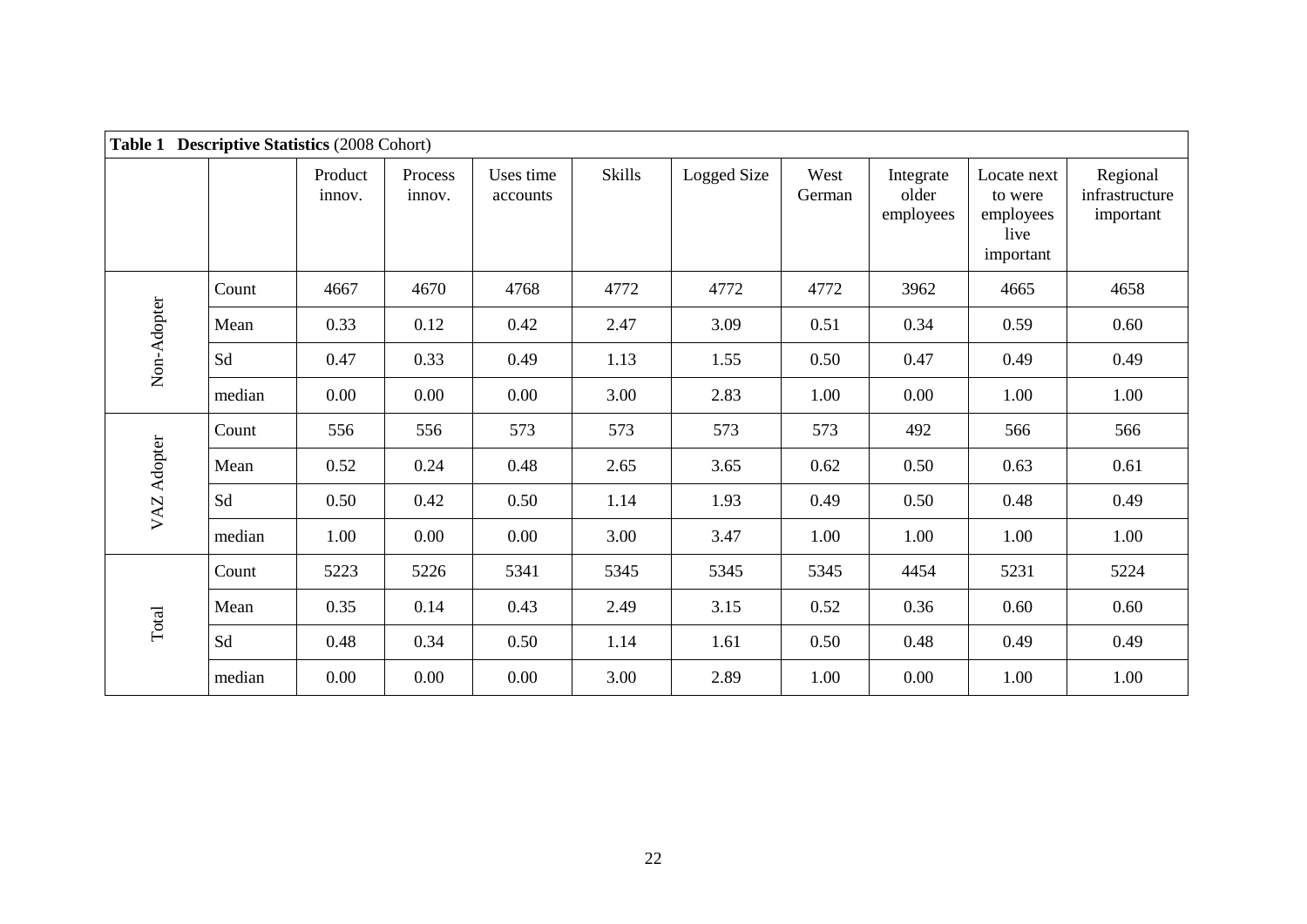|             |        | Table 2 Descriptive Statistics (2010 VAZ Adopters) |                   |                       |              |             |                |                                 |                                                          |                                         |
|-------------|--------|----------------------------------------------------|-------------------|-----------------------|--------------|-------------|----------------|---------------------------------|----------------------------------------------------------|-----------------------------------------|
|             |        | Product<br>innov.                                  | Process<br>innov. | Uses time<br>accounts | <b>Skill</b> | Logged Size | West<br>German | Integrate<br>older<br>employees | Locate next<br>to were<br>employees<br>live<br>important | Regional<br>infrastructure<br>important |
|             | Count  | 4186                                               | 4191              | 4765                  | 4772         | 4772        | 4772           | 3962                            | 1614                                                     | 4665                                    |
| Non-Adopter | Mean   | 0.31                                               | 0.12              | 0.45                  | 2.47         | 3.09        | 0.51           | 0.34                            | 0.26                                                     | 0.59                                    |
|             | Sd     | 0.46                                               | 0.32              | 0.50                  | 1.13         | 1.55        | 0.50           | 0.47                            | 0.44                                                     | 0.49                                    |
|             | median | 0.00                                               | 0.00              | 0.00                  | 3.00         | 2.83        | 1.00           | 0.00                            | 0.00                                                     | 1.00                                    |
|             | Count  | 645                                                | 645               | 720                   | 722          | 722         | 722            | 598                             | 309                                                      | 711                                     |
|             | Mean   | 0.42                                               | 0.18              | 0.52                  | 2.54         | 3.36        | 0.54           | 0.43                            | 0.23                                                     | 0.59                                    |
| VAZ Adopter | Sd     | 0.49                                               | 0.39              | 0.50                  | 1.16         | 1.77        | 0.50           | 0.50                            | 0.42                                                     | 0.49                                    |
|             | median | 0.00                                               | 0.00              | 1.00                  | 3.00         | 3.14        | 1.00           | 0.00                            | 0.00                                                     | 1.00                                    |
|             | Count  | 4831                                               | 4836              | 5485                  | 5494         | 5494        | 5494           | 4560                            | 1923                                                     | 5376                                    |
|             | Mean   | 0.32                                               | 0.13              | 0.46                  | 2.48         | 3.13        | 0.51           | 0.35                            | 0.25                                                     | 0.59                                    |
| Total       | Sd     | 0.47                                               | 0.33              | 0.50                  | 1.14         | 1.59        | 0.50           | 0.48                            | 0.44                                                     | 0.49                                    |
|             | median | 0.00                                               | 0.00              | 0.00                  | 3.00         | 2.83        | 1.00           | 0.00                            | 0.00                                                     | 1.00                                    |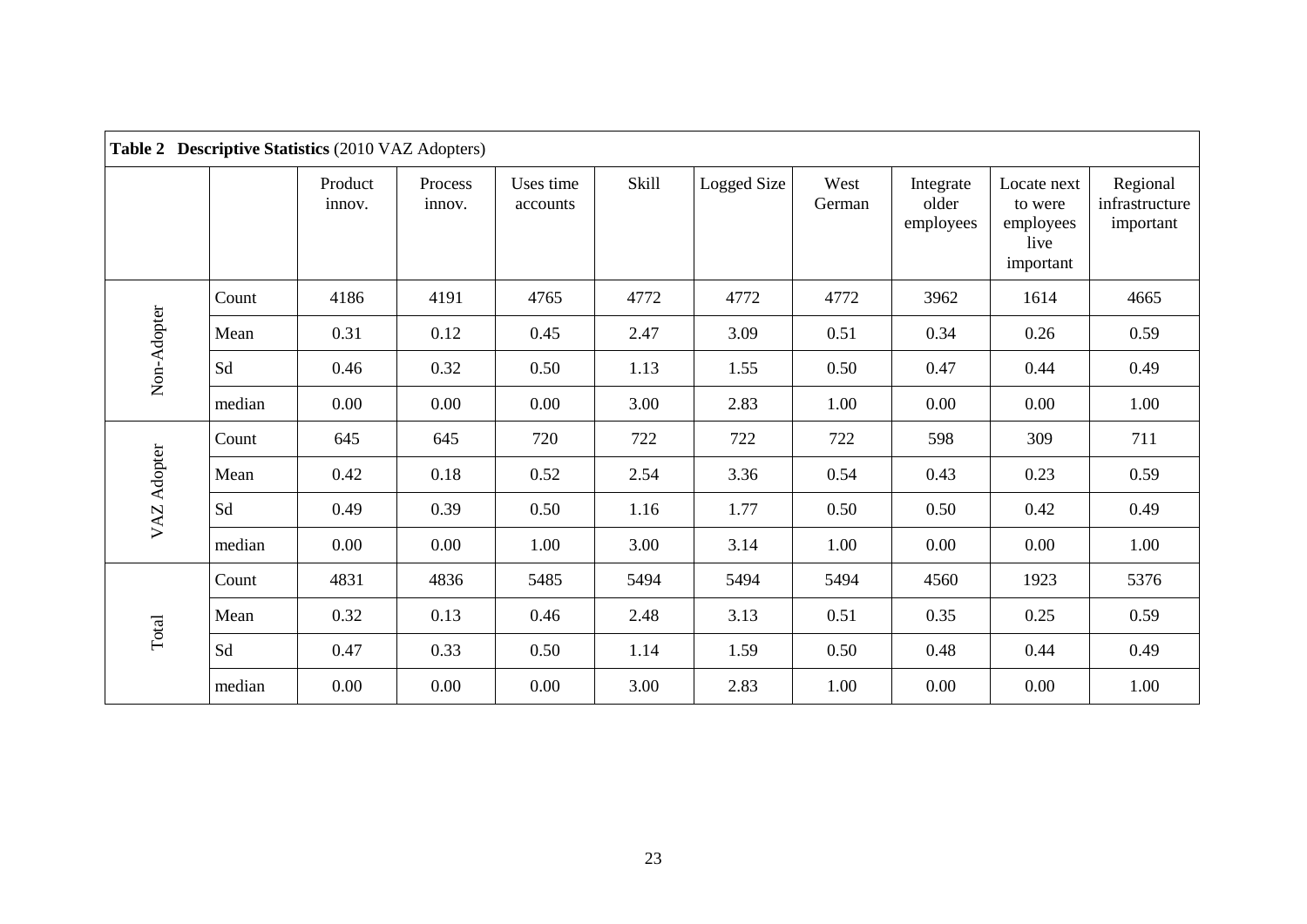| Table 3 VAZ Adoption and Innovation: OLS (2008 VAZ Adopters) |                       |           |            |                      |                       |           |            |                      |
|--------------------------------------------------------------|-----------------------|-----------|------------|----------------------|-----------------------|-----------|------------|----------------------|
|                                                              | y: product innovation |           |            |                      | y: process innovation |           |            |                      |
| Variable                                                     | (1)                   | (2)       | (3)        | (4)<br>Manuf<br>only | (5)                   | (6)       | (7)        | (8)<br>Manuf<br>only |
| <b>VAZ</b> Adoption                                          | $0.17***$             | $0.16***$ | $0.13***$  | 0.04                 | $0.10***$             | $0.10***$ | $0.08***$  | $0.07*$              |
|                                                              | 0.02                  | 0.02      | 0.02       | 0.04                 | 0.02                  | 0.02      | 0.02       | 0.04                 |
| Has time accounts                                            |                       | $0.16***$ | $0.06***$  | $0.05*$              |                       | $0.10***$ | $0.04***$  | $0.04**$             |
|                                                              |                       | 0.01      | 0.01       | 0.03                 |                       | 0.01      | 0.01       | 0.02                 |
| Logged emp. size 2008                                        |                       |           | $0.07***$  | $0.10***$            |                       |           | $0.05***$  | $0.08***$            |
|                                                              |                       |           | 0.00       | 0.01                 |                       |           | 0.00       | 0.01                 |
| 2008 west                                                    |                       |           | $0.10***$  | $0.06**$             |                       |           | $0.02**$   | 0.01                 |
|                                                              |                       |           | 0.01       | 0.03                 |                       |           | 0.01       | 0.02                 |
| q2:%skilled/non-skilled emp                                  |                       |           | $-0.01$    | 0.03                 |                       |           | $-0.02$    | $-0.04$              |
|                                                              |                       |           | 0.02       | 0.03                 |                       |           | 0.01       | 0.03                 |
| q3:%skilled/non-skilled emp                                  |                       |           | 0.02       | $\overline{0}$       |                       |           | $-0.01$    | $-0.02$              |
|                                                              |                       |           | 0.02       | 0.03                 |                       |           | 0.01       | 0.03                 |
| q4:%skilled/non-skilled emp                                  |                       |           | $-0.01$    | $-0.02$              |                       |           | $-0.01$    | $-0.04$              |
|                                                              |                       |           | 0.02       | 0.04                 |                       |           | 0.01       | 0.03                 |
| Sector dummies                                               | yes                   | yes       | yes        | yes                  | yes                   | yes       | yes        | yes                  |
| Constant                                                     | $0.24***$             | $0.15***$ | $-0.11***$ | $-0.08$              | $0.13***$             | $0.07***$ | $-0.09***$ | $-0.14$              |
|                                                              | 0.02                  | 0.02      | 0.03       | 0.07                 | 0.01                  | 0.02      | 0.02       | 0.05                 |
| ${\bf N}$                                                    | 5223                  | 5219      | 5219       | 1656                 | 5226                  | 5222      | 5222       | 1662                 |
| mss                                                          | 100                   | 128       | 183        | 84                   | 35                    | 47        | 70         | 43                   |
| rss                                                          | 1093                  | 1065      | 1010       | 327                  | 579                   | 566       | 544        | 218                  |
| Adjusted R-squared                                           | 0.08                  | 0.10      | 0.15       | 0.19                 | 0.05                  | 0.07      | 0.11       | 0.15                 |
| ${\bf F}$                                                    | 13.9                  | 18.8      | 27.1       |                      | 6.7                   | 8.9       | 11.5       |                      |
| $\rm ll$                                                     | $-3327$               | $-3257$   | 445232     | $-1007$              | $-1664$               | $-1609$   | $-1503$    | $-671$               |
| 110                                                          | $-3555$               | $-3553$   | $-3553$    | $-1195$              | $-1817$               | $-1818$   | $-1818$    | $-819$               |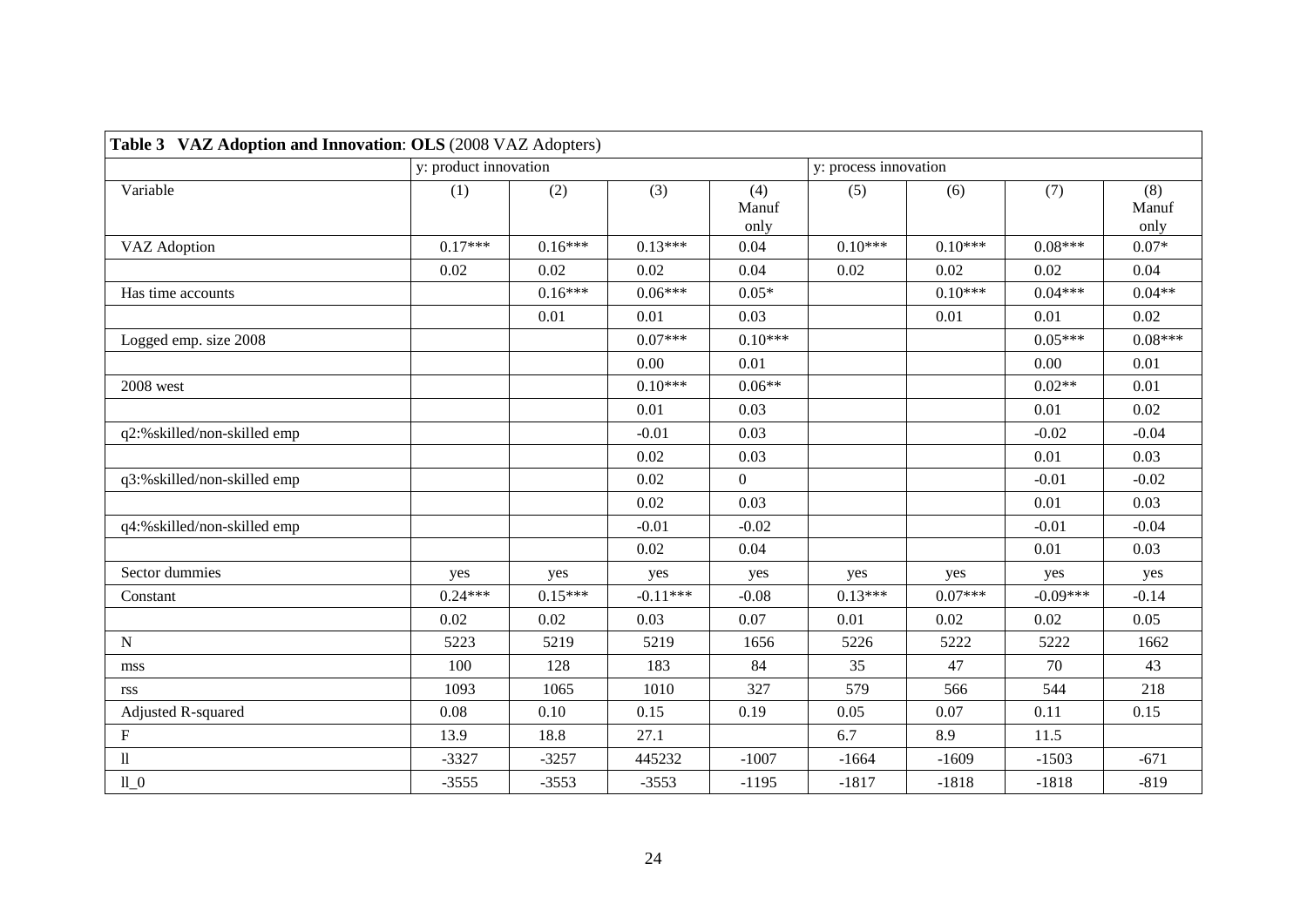| Table 4 VAZ Adoption and Innovation: OLS (2010 VAZ Adopters) |                       |           |            |                      |                       |            |            |                      |
|--------------------------------------------------------------|-----------------------|-----------|------------|----------------------|-----------------------|------------|------------|----------------------|
|                                                              | y: product innovation |           |            |                      | y: process innovation |            |            |                      |
|                                                              | (1)                   | (2)       | (3)        | (4)<br>Manuf<br>only | (5)                   | (6)        | (7)        | (8)<br>Manuf<br>only |
| VAZ Adoption                                                 | $0.11***$             | $0.10***$ | $0.09***$  | 0.10                 | $0.07***$             | $0.06***$  | $0.05***$  | 0.10                 |
|                                                              | 0.02                  | 0.02      | 0.02       | 0.04                 | 0.02                  | 0.02       | 0.02       | 0.04                 |
| Has time accounts                                            |                       | $0.16***$ | $0.06***$  | 0.05                 |                       | $0.09***$  | $0.03***$  | 0.01                 |
|                                                              |                       | 0.01      | 0.02       | 0.03                 |                       | 0.01       | 0.01       | 0.02                 |
| Logged emp. size 2008                                        |                       |           | $0.06***$  | 0.09                 |                       |            | $0.05***$  | $0.08***$            |
|                                                              |                       |           | 0.00       | 0.01                 |                       |            | 0.00       | 0.01                 |
| 2008 west                                                    |                       |           | $0.09***$  | 0.13                 |                       |            | $0.04***$  | $0.04*$              |
|                                                              |                       |           | 0.01       | 0.03                 |                       |            | 0.01       | 0.02                 |
| q2:%skilled/non-skilled emp                                  |                       |           | 0.02       | 0.04                 |                       |            | 0.00       | $\overline{0}$       |
|                                                              |                       |           | 0.02       | 0.03                 |                       |            | 0.01       | 0.03                 |
| q3:%skilled/non-skilled emp                                  |                       |           | $0.06***$  | 0.05                 |                       |            | $-0.01$    | $-0.04$              |
|                                                              |                       |           | 0.02       | 0.03                 |                       |            | 0.01       | 0.03                 |
| q4:%skilled/non-skilled emp                                  |                       |           | $0.08***$  | 0.09                 |                       |            | 0.01       | $-0.04$              |
|                                                              |                       |           | 0.02       | 0.04                 |                       |            | 0.01       | 0.03                 |
| Sector dummies                                               | yes                   | yes       | yes        | yes                  | yes                   | yes        | yes        | yes                  |
| Constant                                                     | $0.23***$             | $0.13***$ | $-0.17***$ | $-0.01$              | $0.11***$             | $0.06***$  | $-0.12***$ | $-0.08$              |
|                                                              | 0.02                  | 0.02      | 0.03       | 0.07                 | 0.01                  | 0.01       | 0.02       | 0.05                 |
| ${\bf N}$                                                    | 4831                  | 4826      | 4826       | 1559                 | 4836                  | 4832       | 4832       | 1559                 |
| mss                                                          | 93                    | 120       | 171        | 84                   | 21                    | 30         | 51         | 35                   |
| rss                                                          | 960                   | 932       | 881        | 301                  | 513                   | 504        | 482        | 199                  |
| Adjusted R-squared                                           | 0.08                  | 0.11      | 0.16       | 0.20                 | 0.03                  | 0.05       | 0.09       | 0.13                 |
| ${\bf F}$                                                    | 13                    | 18        | 27         |                      | 5                     | 6          | 9          |                      |
| $\rm ll$                                                     | $-2950.7$             | $-2879.1$ | $-2744.13$ | $-929.4$             | $-1434.82$            | $-1393.68$ | $-1289.01$ | $-606.15$            |
| 110                                                          | $-3174.3$             | $-3171.6$ | $-3171.6$  | $-1122.07$           | $-3174.39$            | $-1533.6$  | $-1533.6$  | $-732.26$            |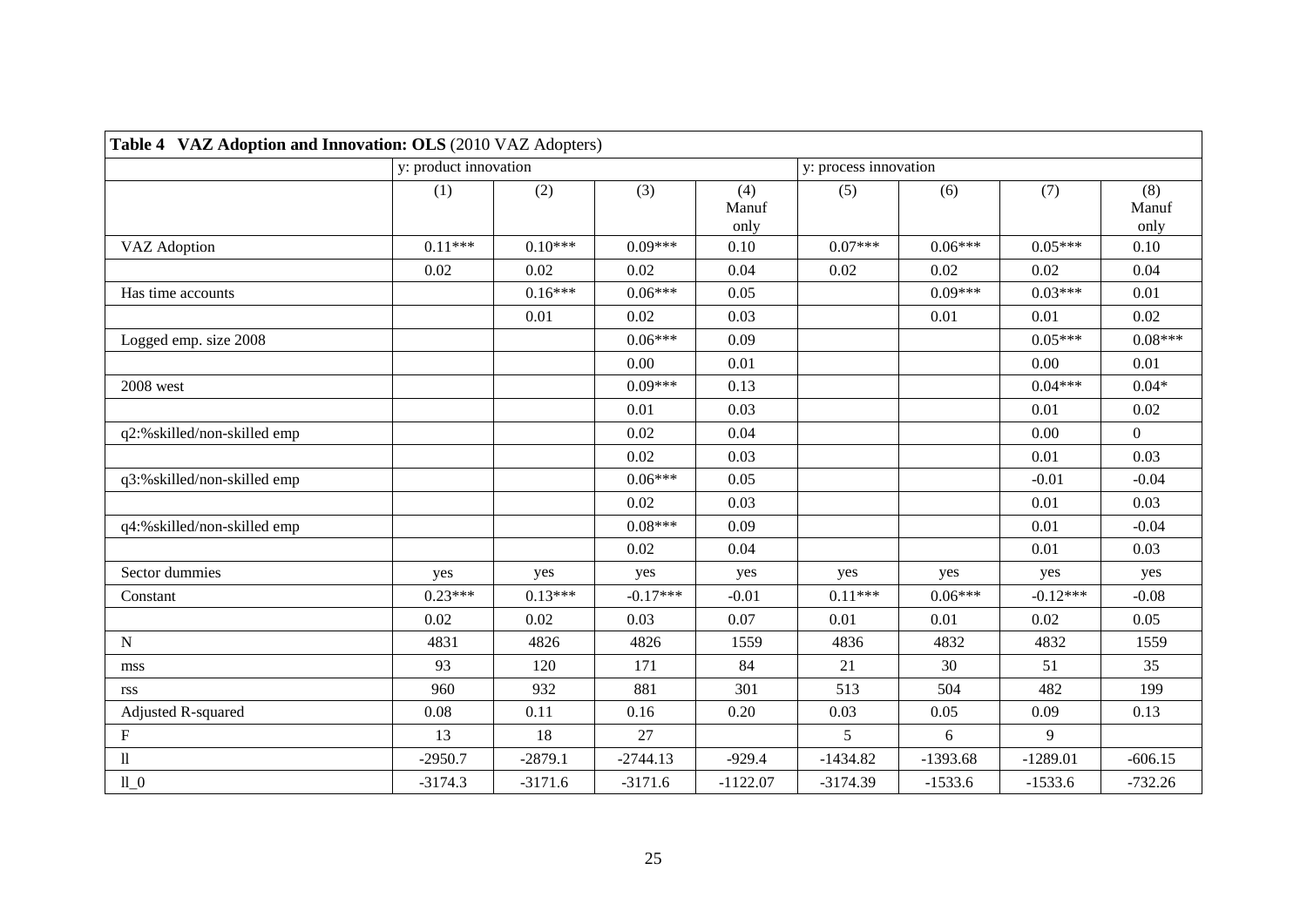| First Stage: VAZ Adoption (Propensity Score Probit) |            |           |            |           |
|-----------------------------------------------------|------------|-----------|------------|-----------|
|                                                     | 2008       |           | 2010       |           |
|                                                     | Adopters   |           | Adopters   |           |
|                                                     | Coeff.     | <b>SE</b> | Coeff.     | <b>SE</b> |
| Product innovation $(i$ <i>_i</i> )                 | $0.27***$  | (0.05)    | $0.15***$  | (0.05)    |
| Process innovation $(i_p)$                          | $0.24***$  | (0.07)    | $0.20***$  | (0.07)    |
| Firm employment size (ln_size_rel)                  | $-0.06***$ | (0.02)    | $-0.03**$  | (0.02)    |
| Firm is West German (West)                          | $0.24***$  | (0.05)    | $0.08*$    | (0.05)    |
| Share of skilled workers (ln_skill_rel)             | $-0.38**$  | (0.16)    | $-0.19$    | (0.14)    |
| Firm has time accounts ( <i>zeitkonto</i> )         | $-0.06$    | (0.05)    | $-0.03$    | (0.05)    |
| Constant                                            | $-1.43***$ | (0.06)    | $-1.19***$ | (0.05)    |
|                                                     |            |           |            |           |
| Observations                                        | 5051       |           | 5095       |           |
| LR chi $2(6)$                                       | 123.8      |           | 44.8       |           |
| Prob > chi2                                         | 0.00       |           | 0.00       |           |
| Pseudo R <sub>2</sub>                               | 0.04       |           | 0.01       |           |
| Balancing condition passed                          | yes        |           | yes        |           |
| Number of final blocks                              | 4          |           | 6          |           |
| Common support condition                            | yes        |           | yes        |           |

| Table 5 Innovation Premium for VAZ Adopters: Propensity Score Matching |  |  |  |
|------------------------------------------------------------------------|--|--|--|
|                                                                        |  |  |  |

| Second Stage: VAZ Adoption and Innovation (Kernal Density - Propensity Score Matching) |      |      |  |  |  |  |  |
|----------------------------------------------------------------------------------------|------|------|--|--|--|--|--|
| 2010 Adopters<br>2008 Adopters                                                         |      |      |  |  |  |  |  |
| <b>Adopter Premium</b>                                                                 | 14%  | 11%  |  |  |  |  |  |
| t-value for Difference                                                                 | 10.1 | 5.0  |  |  |  |  |  |
|                                                                                        |      |      |  |  |  |  |  |
| Number of Adopters (Treatment)                                                         | 538  | 674  |  |  |  |  |  |
| Number of non-Adopters (Control)                                                       | 4486 | 4420 |  |  |  |  |  |
| Total number of observations                                                           | 5024 | 5494 |  |  |  |  |  |
| Number of repetitions                                                                  | 50   | 50   |  |  |  |  |  |
|                                                                                        |      |      |  |  |  |  |  |

**Notes:**

PSM uses *Stata* 'attk' procedure and uses first-stage estimates from Selection Probit. Cohort 1 introduced VAZ in 2008 and Cohort 2 introduced VAZ in 2010. Covariates lagged by one year.

Significance levels are indicated by  $*(10\%),$  \*\*  $(5\%),$  \*\*\* $(1\%)$ 

Balancing tests available from the authors on request. See also Figures 1 and 2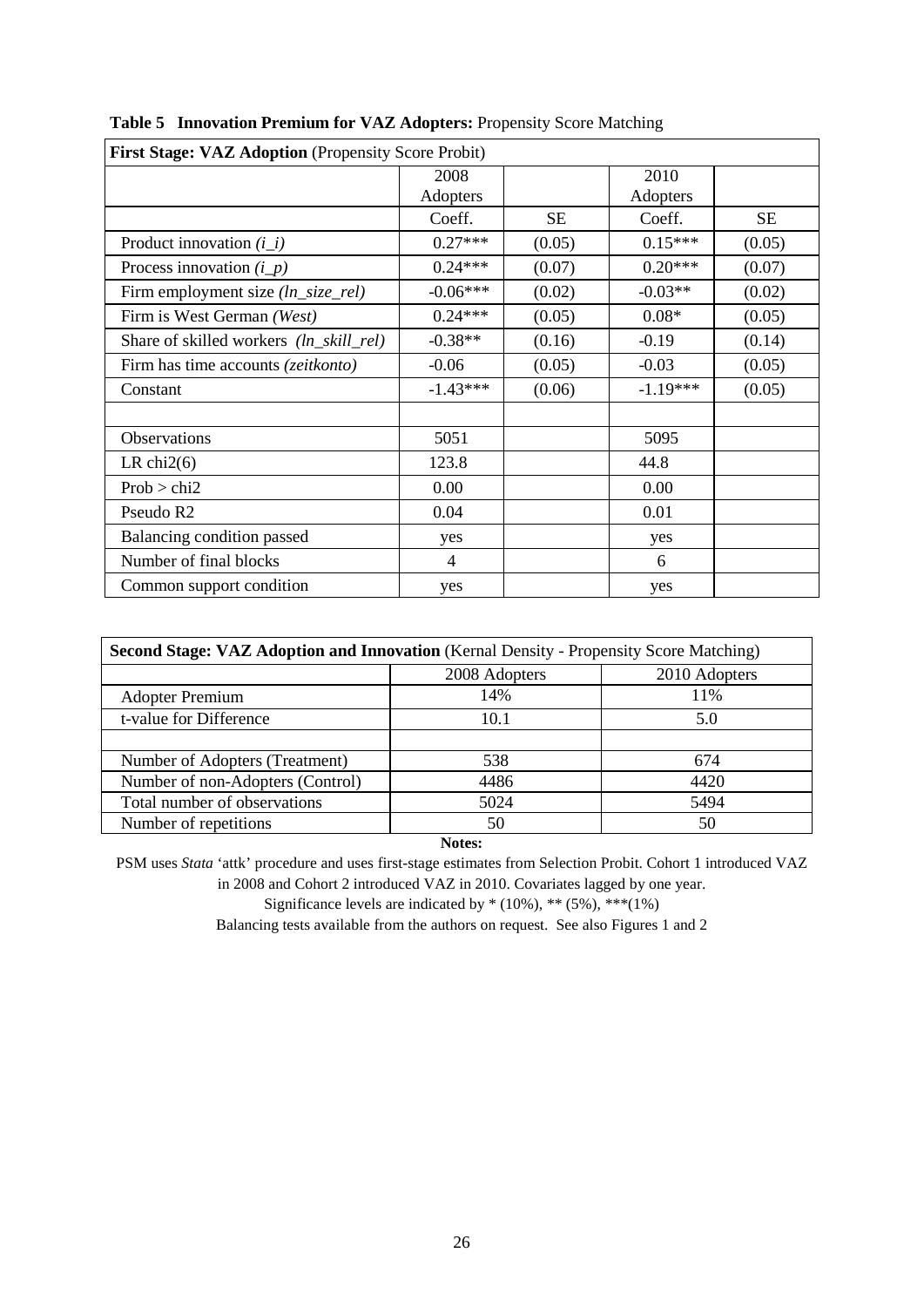| Appendix 1 VAZ and Innovation: 2SLS (2008 VAZ Adopters)         |                       |          |           |                       |           |         |
|-----------------------------------------------------------------|-----------------------|----------|-----------|-----------------------|-----------|---------|
| Variable                                                        | y: product innovation |          |           | y: process innovation |           |         |
|                                                                 | (1)                   | (2)      | (3)       | (4)                   | (5)       | (6)     |
| Adoption of trust-based rules in 2008                           | $3.58***$             | 2.99***  | $2.22*$   | $2.47***$             | $2.13***$ | 1.92    |
|                                                                 | 0.75                  | 0.68     | 1.25      | 0.53                  | 0.5       | 1.04    |
| Has time accounts                                               |                       | $0.1***$ | $0.09***$ |                       | 0.06      | 0.06    |
|                                                                 |                       | 0.03     | 0.03      |                       | 0.02      | 0.03    |
| Logged emp. size                                                |                       |          | 0.02      |                       |           | 0.01    |
|                                                                 |                       |          | 0.03      |                       |           | 0.02    |
| Former west-German firm                                         |                       |          | 0.04      |                       |           | $-0.03$ |
|                                                                 |                       |          | 0.04      |                       |           | 0.04    |
| Percentage skilled staff (q2)                                   |                       |          | $-0.01$   |                       |           | $-0.04$ |
|                                                                 |                       |          | 0.04      |                       |           | 0.03    |
| Percentage skilled staff (q3)                                   |                       |          | 0.02      |                       |           | $-0.03$ |
|                                                                 |                       |          | 0.04      |                       |           | 0.03    |
| Percentage skilled staff (q4)                                   |                       |          | $-0.03$   |                       |           | $-0.05$ |
|                                                                 |                       |          | 0.05      |                       |           | 0.04    |
| Sector dummies                                                  | yes                   | yes      | yes       | yes                   | yes       | yes     |
| Constant                                                        | $-0.06$               | $-0.07$  | $-0.09$   | $-0.09$               | $-0.09$   | $-0.07$ |
|                                                                 | 0.09                  | 0.07     | 0.06      | 0.06                  | 0.05      | 0.06    |
| $\overline{N}$                                                  | 4234                  | 4232     | 4232      | 4236                  | 4234      | 4234    |
| Adjusted R-squared                                              | $-4.57$               | $-3.09$  | $-1.58$   | $-4.05$               | $-2.95$   | $-2.35$ |
| F-statistic                                                     | 2.79                  | 3.97     | 6.42      | 1.83                  | 2.36      | 2.74    |
| Prob > F                                                        | 0.00                  | 0.00     | 0.00      | 0.00                  | 0.00      | 0.00    |
| Underidentification test (Kleibergen-Paap LM)                   | 24.3                  | 22.0     | 4.2       | 24.4                  | 22.0      | 4.3     |
| $\chi^2$ p-val                                                  | 0.00                  | 0.00     | 0.25      | 0.00                  | 0.00      | 0.23    |
| Hansen J statistic (overidentification test of all instruments) | 1.99                  | 2.63     | 3.81      | 0.01                  | 0.01      | 0.04    |
| $\chi^2$ p-val                                                  | 0.37                  | 0.27     | 0.15      | 0.99                  | 0.99      | 0.98    |

#### **Notes:**

Firm Location & Integration of Older Employees as IV Instruments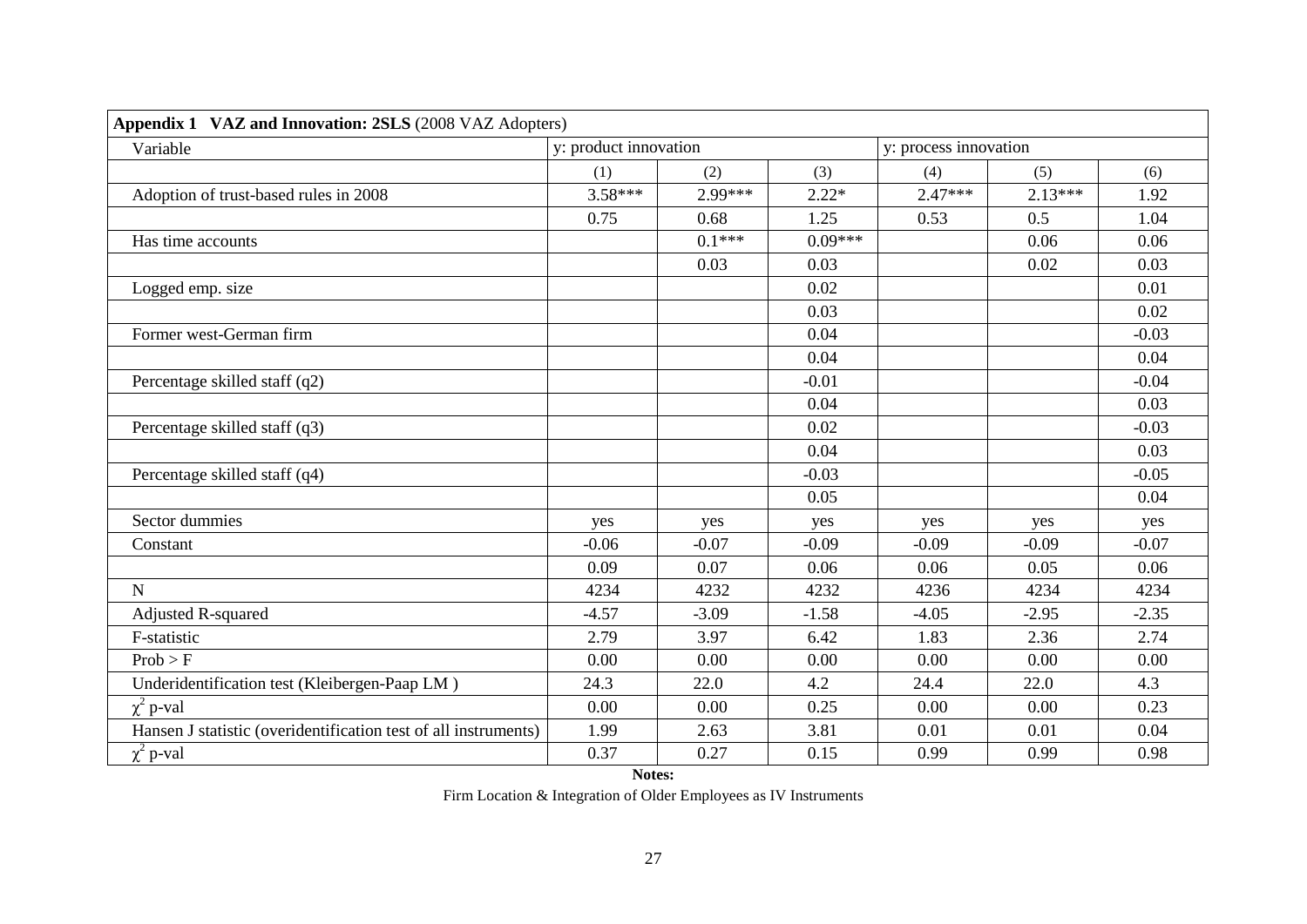| Appendix 2 VAZ and Innovation: 2SLS (2010 VAZ Adopters)         |                       |           |            |                       |          |            |
|-----------------------------------------------------------------|-----------------------|-----------|------------|-----------------------|----------|------------|
| Variable                                                        | y: product innovation |           |            | y: process innovation |          |            |
|                                                                 | (1)                   | (2)       | (3)        | (4)                   | (5)      | (6)        |
| Adoption of trust-based rules in 2010                           | $3.57***$             | $2.61***$ | $-1.28***$ | $3.45***$             | $3.11**$ | 0.62       |
|                                                                 | 1.26                  | 1.06      | 0.94       | 1.29                  | 1.32     | 0.81       |
| Has time accounts                                               |                       | $0.11***$ | $0.06***$  |                       | 0.03     | $0.03*$    |
|                                                                 |                       | 0.04      | 0.02       |                       | 0.04     | 0.01       |
| Logged emp. size                                                |                       |           | $0.09***$  |                       |          | $0.04***$  |
|                                                                 |                       |           | 0.02       |                       |          | 0.01       |
| Former west-German firm                                         |                       |           | $0.13***$  |                       |          | 0.03       |
|                                                                 |                       |           | 0.03       |                       |          | 0.02       |
| Percentage skilled staff (q2)                                   |                       |           | 0.01       |                       |          | 0.01       |
|                                                                 |                       |           | 0.03       |                       |          | 0.02       |
| Percentage skilled staff (q3)                                   |                       |           | $0.07**$   |                       |          | $-0.02$    |
|                                                                 |                       |           | 0.04       |                       |          | 0.02       |
| Percentage skilled staff (q4)                                   |                       |           | $0.09***$  |                       |          | 0.01       |
|                                                                 |                       |           | 0.03       |                       |          | 0.02       |
| Sector dummies                                                  | yes                   | yes       | yes        | yes                   | yes      | yes        |
| Constant                                                        | $-0.24$               | $-0.18$   | $-0.11$    | $-0.35*$              | $-0.32*$ | $-0.17***$ |
|                                                                 | 0.18                  | 0.14      | 0.07       | 0.18                  | 0.18     | 0.05       |
| $\overline{N}$                                                  | 3900                  | 3898      | 3898       | 3922                  | 3920     | 3920       |
| <b>Adjusted R-squared</b>                                       | $-5.96$               | $-3.04$   | $-0.78$    | $-10.88$              | $-8.75$  | $-0.22$    |
| $\mathbf F$                                                     | 2.01                  | 3.63      | 10.52      | 0.61                  | 0.79     | 6.23       |
| Prob > F                                                        | 0.00                  | 0.00      | 0.00       | 0.96                  | 0.81     | 0.00       |
| Underidentification test (Kleibergen-Paap LM)                   | 8.81                  | 7.29      | 3.98       | 7.66                  | 6.05     | 2.01       |
| $\chi^2$ p-val                                                  | 0.03                  | 0.06      | 0.26       | 0.02                  | 0.05     | 0.37       |
| Hansen J statistic (overidentification test of all instruments) | 11.26                 | 15.04     | 5.95       | 1.74                  | 1.81     | 6.62       |
| $\chi^2$ p-val                                                  | 0.00                  | 0.00      | 0.05       | 0.19                  | 0.18     | 0.01       |

**Notes:**

Firm Location & Integration of Older Employees as IV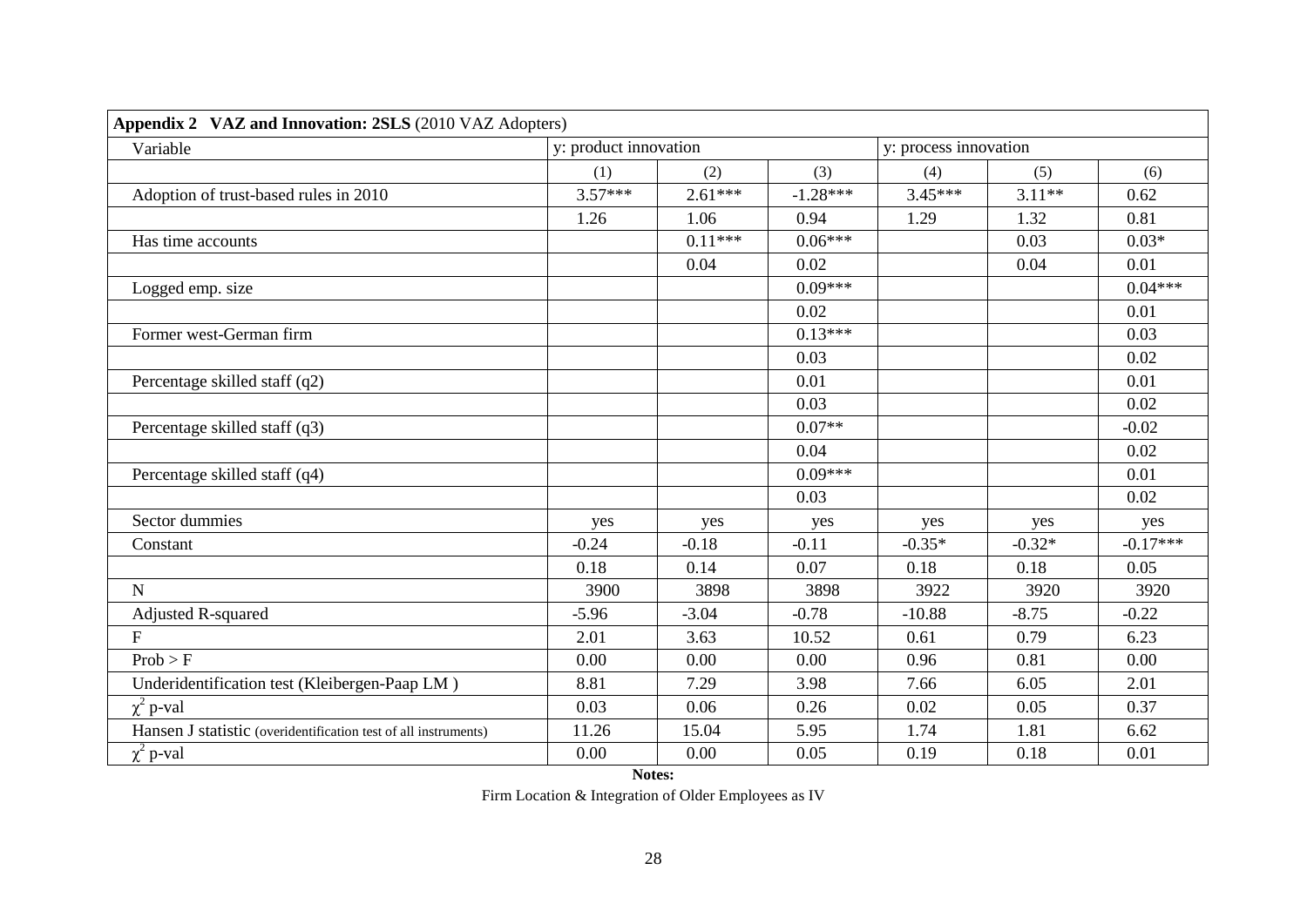**Appendix 3** List of variables

| <b>Variable</b>                     | Label                       | <b>Description</b>                                                                                                                                                           |
|-------------------------------------|-----------------------------|------------------------------------------------------------------------------------------------------------------------------------------------------------------------------|
| employee skill categories           | skill_2010_1 - skill_2010_4 | Skills quartiles (skilled to total employees derived (from bea_qual & bea_tot)                                                                                               |
| employee skill (sector difference)  | ln_skill_rel                | Share of skilled to total employees (difference from sector average)                                                                                                         |
| employment size                     | lngesamt                    | total number of workers                                                                                                                                                      |
| employment size (sector difference) | ln_size_rel                 | Employment size (difference from sector average)                                                                                                                             |
| instrument_access                   | access                      | From q13 of the 2006 IAB Betriebspanel survey. employer notes that the attractiveness<br>of the work location is important for work/life balance. used as instrument in 2SLS |
| instrument_old                      | old                         | From q29 of the 2006 IAB Betriebspanel survey. efforts are made by the firm to<br>integrate older employees                                                                  |
| instrument_single                   | single                      | Organization form is a single-plant (i.e not separate from HQ)                                                                                                               |
| process innovation                  | $i_p$                       | New procedures which improved production processes                                                                                                                           |
| product innovation                  | $i_i$                       | Improved existing product                                                                                                                                                    |
| R&D                                 | rd_yes                      | R&D workers employed in-house (yes) no)                                                                                                                                      |
| R&D (sector difference)             | ln_rd_rel                   | R&D propensity (difference from sector average)                                                                                                                              |
| region                              | west                        | Firm was formerly located in West Germany                                                                                                                                    |
| sector                              | $bran_n00$                  | 2-digit sic (NACE rev. 2)                                                                                                                                                    |
| time-accounts dummy                 | zeitkonto*                  | Firm has time accounts (check-in and check-out system used to monitor employees on<br>flexitime)                                                                             |
| trust                               | trust                       | Trust-based working arrangments (adjusted for missings)                                                                                                                      |
| trust-rules adopter (in 2008)       | $trust_2008$                | Firm adopts trust-based rules (VAZ) in 2008                                                                                                                                  |
| trust-rules adopter (in 2010)       | $trust_2010$                | Firm adopts trust-based rules (VAZ) in 2010                                                                                                                                  |